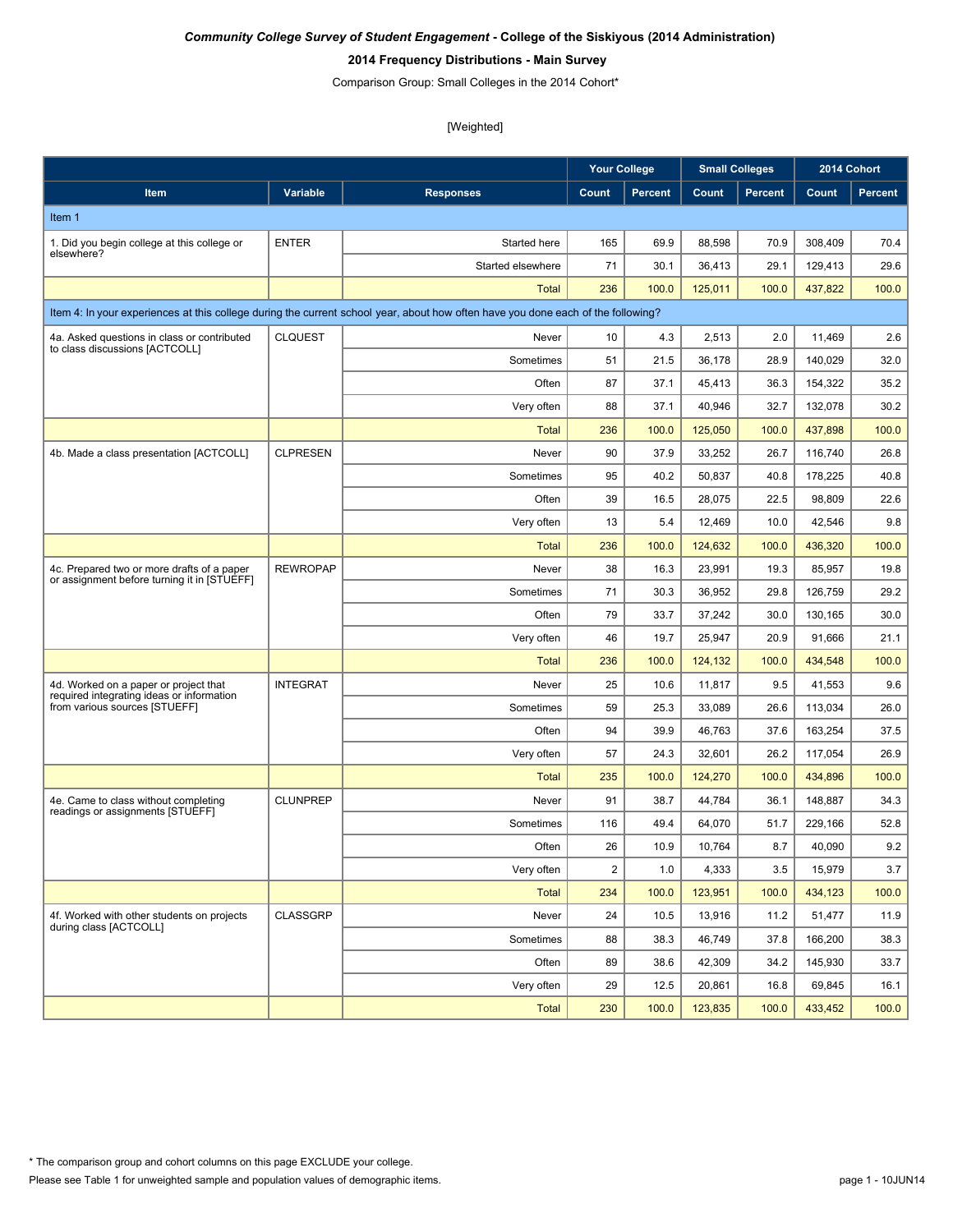#### **2014 Frequency Distributions - Main Survey**

Comparison Group: Small Colleges in the 2014 Cohort\*

|                                                                                          |                 |                                                                                                                                  | <b>Your College</b> |                |         | <b>Small Colleges</b> | 2014 Cohort |                |
|------------------------------------------------------------------------------------------|-----------------|----------------------------------------------------------------------------------------------------------------------------------|---------------------|----------------|---------|-----------------------|-------------|----------------|
| Item                                                                                     | Variable        | <b>Responses</b>                                                                                                                 | Count               | <b>Percent</b> | Count   | <b>Percent</b>        | Count       | <b>Percent</b> |
|                                                                                          |                 | Item 4: In your experiences at this college during the current school year, about how often have you done each of the following? |                     |                |         |                       |             |                |
| 4q. Worked with classmates outside of class                                              | <b>OCCGRP</b>   | Never                                                                                                                            | 65                  | 28.9           | 44,670  | 36.0                  | 162,690     | 37.4           |
| to prepare class assignments [ACTCOLL]                                                   |                 | Sometimes                                                                                                                        | 89                  | 39.2           | 46,701  | 37.6                  | 164,997     | 38.0           |
|                                                                                          |                 | Often                                                                                                                            | 57                  | 25.0           | 22,771  | 18.3                  | 74,468      | 17.1           |
|                                                                                          |                 | Very often                                                                                                                       | 15                  | 6.8            | 10,037  | 8.1                   | 32,483      | 7.5            |
|                                                                                          |                 | <b>Total</b>                                                                                                                     | 226                 | 100.0          | 124,180 | 100.0                 | 434,638     | 100.0          |
| 4h. Tutored or taught other students (paid or                                            | <b>TUTOR</b>    | Never                                                                                                                            | 167                 | 70.8           | 88,185  | 70.9                  | 314,479     | 72.2           |
| voluntary) [ACTCOLL]                                                                     |                 | Sometimes                                                                                                                        | 48                  | 20.4           | 25,089  | 20.2                  | 84,236      | 19.3           |
|                                                                                          |                 | Often                                                                                                                            | 19                  | 8.0            | 7,197   | 5.8                   | 23,974      | 5.5            |
|                                                                                          |                 | Very often                                                                                                                       | $\overline{c}$      | 0.8            | 3,874   | 3.1                   | 12,786      | 2.9            |
|                                                                                          |                 | <b>Total</b>                                                                                                                     | 236                 | 100.0          | 124,346 | 100.0                 | 435,474     | 100.0          |
| 4i. Participated in a community-based project<br>as a part of a regular course [ACTCOLL] | <b>COMMPROJ</b> | Never                                                                                                                            | 185                 | 78.6           | 91,428  | 73.8                  | 326.906     | 75.4           |
|                                                                                          |                 | Sometimes                                                                                                                        | 34                  | 14.3           | 22,544  | 18.2                  | 74,215      | 17.1           |
|                                                                                          |                 | Often                                                                                                                            | 14                  | 5.7            | 6,892   | 5.6                   | 22,268      | 5.1            |
|                                                                                          |                 | Very often                                                                                                                       | 3                   | 1.4            | 3,021   | 2.4                   | 10,203      | 2.4            |
|                                                                                          |                 | <b>Total</b>                                                                                                                     | 236                 | 100.0          | 123,884 | 100.0                 | 433,593     | 100.0          |
| 4j. Used the Internet or instant messaging to                                            | <b>INTERNET</b> | Never                                                                                                                            | 35                  | 15.1           | 8,747   | 7.1                   | 30,127      | 7.0            |
| work on an assignment                                                                    |                 | Sometimes                                                                                                                        | 39                  | 16.5           | 26,617  | 21.5                  | 92,924      | 21.4           |
|                                                                                          |                 | Often                                                                                                                            | 67                  | 28.6           | 37,225  | 30.1                  | 130,382     | 30.1           |
|                                                                                          |                 | Very often                                                                                                                       | 93                  | 39.8           | 51,266  | 41.4                  | 180,019     | 41.5           |
|                                                                                          |                 | <b>Total</b>                                                                                                                     | 234                 | 100.0          | 123,855 | 100.0                 | 433,452     | 100.0          |
| 4k. Used e-mail to communicate with an<br>instructor [STUFAC]                            | <b>EMAIL</b>    | Never                                                                                                                            | 26                  | 11.1           | 9,177   | 7.4                   | 29,790      | 6.9            |
|                                                                                          |                 | Sometimes                                                                                                                        | 68                  | 28.7           | 33,896  | 27.3                  | 125,079     | 28.8           |
|                                                                                          |                 | Often                                                                                                                            | 73                  | 30.8           | 39,606  | 31.9                  | 139,360     | 32.1           |
|                                                                                          |                 | Very often                                                                                                                       | 69                  | 29.4           | 41,330  | 33.3                  | 139.866     | 32.2           |
|                                                                                          |                 | <b>Total</b>                                                                                                                     | 236                 | 100.0          | 124,009 | 100.0                 | 434,095     | 100.0          |
| 4l. Discussed grades or assignments with an<br>instructor [STUFAC]                       | <b>FACGRADE</b> | Never                                                                                                                            | 16                  | 7.3            | 8,812   | 7.1                   | 37.043      | 8.5            |
|                                                                                          |                 | Sometimes                                                                                                                        | 75                  | 33.1           | 48,270  | 38.9                  | 176,307     | 40.6           |
|                                                                                          |                 | Often                                                                                                                            | 88                  | 38.9           | 40,779  | 32.8                  | 136,162     | 31.3           |
|                                                                                          |                 | Very often                                                                                                                       | 47                  | 20.7           | 26,282  | 21.2                  | 85,088      | 19.6           |
|                                                                                          |                 | <b>Total</b>                                                                                                                     | 226                 | 100.0          | 124,143 | 100.0                 | 434,601     | 100.0          |
| 4m. Talked about career plans with an<br>instructor or advisor [STUFAC]                  | <b>FACPLANS</b> | Never                                                                                                                            | 45                  | 18.9           | 28,288  | 22.8                  | 116,105     | 26.8           |
|                                                                                          |                 | Sometimes                                                                                                                        | 124                 | 52.8           | 53,736  | 43.4                  | 188,798     | 43.5           |
|                                                                                          |                 | Often                                                                                                                            | 35                  | 14.8           | 27,382  | 22.1                  | 84,983      | 19.6           |
|                                                                                          |                 | Very often                                                                                                                       | 32                  | 13.4           | 14,472  | 11.7                  | 43,848      | 10.1           |
|                                                                                          |                 | <b>Total</b>                                                                                                                     | 236                 | 100.0          | 123,878 | 100.0                 | 433,734     | 100.0          |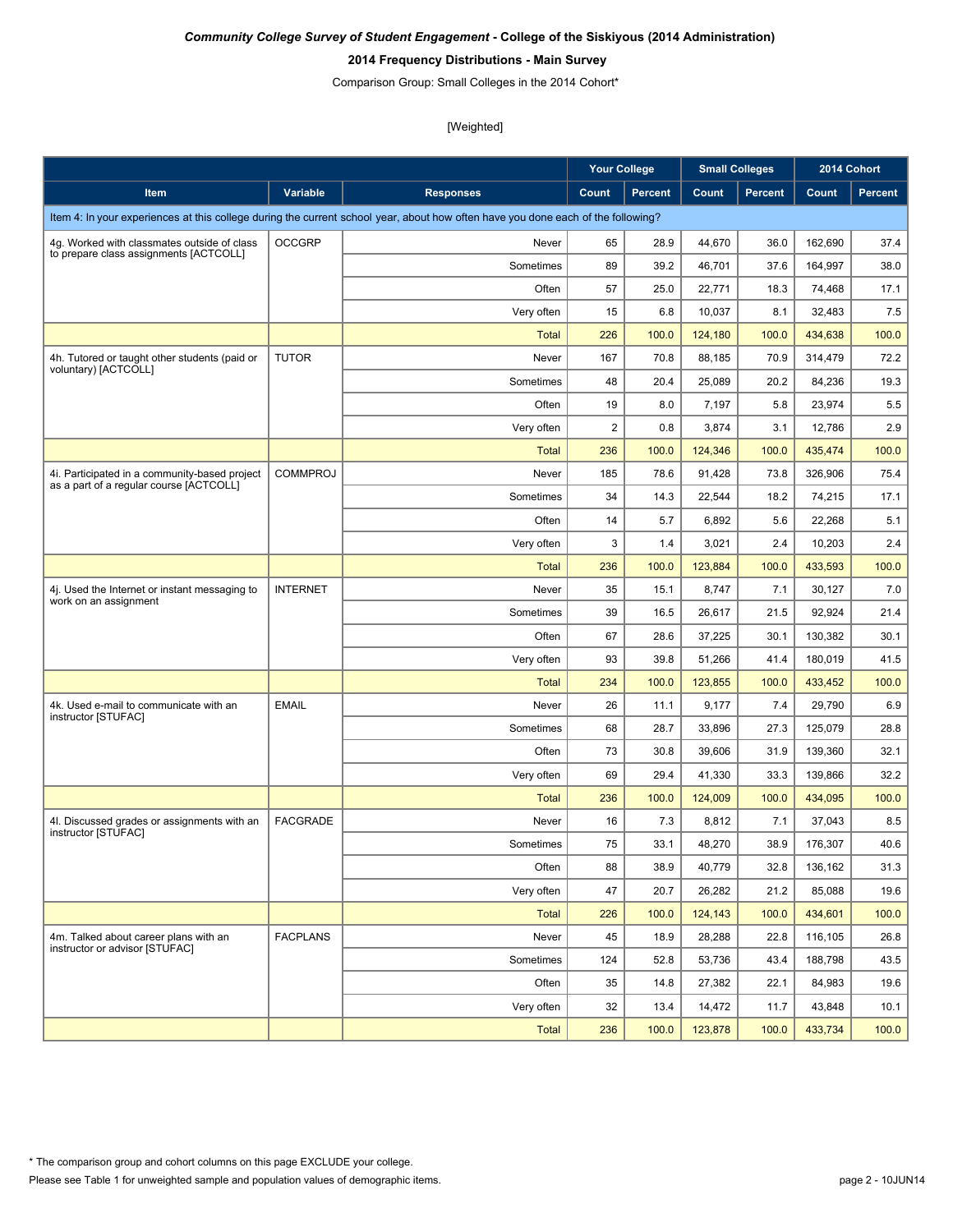#### **2014 Frequency Distributions - Main Survey**

Comparison Group: Small Colleges in the 2014 Cohort\*

|                                                                                                |                 |                                                                                                                                  | <b>Your College</b> |                | <b>Small Colleges</b> |                | 2014 Cohort |                |
|------------------------------------------------------------------------------------------------|-----------------|----------------------------------------------------------------------------------------------------------------------------------|---------------------|----------------|-----------------------|----------------|-------------|----------------|
| Item                                                                                           | <b>Variable</b> | <b>Responses</b>                                                                                                                 | Count               | <b>Percent</b> | Count                 | <b>Percent</b> | Count       | <b>Percent</b> |
|                                                                                                |                 | Item 4: In your experiences at this college during the current school year, about how often have you done each of the following? |                     |                |                       |                |             |                |
| 4n. Discussed ideas from your readings or                                                      | <b>FACIDEAS</b> | Never                                                                                                                            | 78                  | 34.2           | 50,810                | 41.1           | 192.383     | 44.4           |
| classes with instructors outside of class<br>[STUFAC]                                          |                 | Sometimes                                                                                                                        | 96                  | 41.9           | 48,413                | 39.1           | 161,495     | 37.3           |
|                                                                                                |                 | Often                                                                                                                            | 42                  | 18.4           | 16,927                | 13.7           | 54,968      | 12.7           |
|                                                                                                |                 | Very often                                                                                                                       | 13                  | 5.5            | 7,534                 | 6.1            | 24,066      | 5.6            |
|                                                                                                |                 | <b>Total</b>                                                                                                                     | 229                 | 100.0          | 123,683               | 100.0          | 432,912     | 100.0          |
| 4o. Received prompt feedback (written or                                                       | <b>FACFEED</b>  | Never                                                                                                                            | 12                  | 5.3            | 7,954                 | 6.4            | 31,291      | 7.2            |
| oral) from instructors on your performance<br>[STUFAC]                                         |                 | Sometimes                                                                                                                        | 89                  | 37.8           | 40,286                | 32.5           | 143,511     | 33.1           |
|                                                                                                |                 | Often                                                                                                                            | 82                  | 34.7           | 49,196                | 39.7           | 169,662     | 39.1           |
|                                                                                                |                 | Very often                                                                                                                       | 53                  | 22.3           | 26,531                | 21.4           | 89,432      | 20.6           |
|                                                                                                |                 | <b>Total</b>                                                                                                                     | 236                 | 100.0          | 123,968               | 100.0          | 433,895     | 100.0          |
| 4p. Worked harder than you thought you<br>could to meet an instructor's standards or           | <b>WORKHARD</b> | Never                                                                                                                            | 30                  | 12.7           | 10,469                | 8.4            | 40,246      | 9.3            |
| expectations [ACCHALL]                                                                         |                 | Sometimes                                                                                                                        | 93                  | 39.6           | 44,443                | 35.8           | 158,555     | 36.5           |
|                                                                                                |                 | Often                                                                                                                            | 65                  | 27.6           | 45,469                | 36.7           | 156,374     | 36.0           |
|                                                                                                |                 | Very often                                                                                                                       | 48                  | 20.2           | 23,666                | 19.1           | 78,930      | 18.2           |
|                                                                                                |                 | <b>Total</b>                                                                                                                     | 236                 | 100.0          | 124.048               | 100.0          | 434,105     | 100.0          |
| 4q. Worked with instructors on activities                                                      | <b>FACOTH</b>   | Never                                                                                                                            | 160                 | 68.2           | 77,968                | 63.3           | 289,233     | 67.2           |
| other than coursework [STUFAC]                                                                 |                 | Sometimes                                                                                                                        | 48                  | 20.5           | 29,818                | 24.2           | 94,359      | 21.9           |
|                                                                                                |                 | Often                                                                                                                            | 15                  | 6.6            | 10,904                | 8.9            | 33,272      | 7.7            |
|                                                                                                |                 | Very often                                                                                                                       | 11                  | 4.8            | 4,442                 | 3.6            | 13,458      | 3.1            |
|                                                                                                |                 | <b>Total</b>                                                                                                                     | 235                 | 100.0          | 123,132               | 100.0          | 430,322     | 100.0          |
| 4r. Discussed ideas from your readings or<br>classes with others outside of class              | <b>OOCIDEAS</b> | Never                                                                                                                            | 30                  | 12.5           | 16,443                | 13.2           | 58,963      | 13.6           |
| (students, family members, co-workers, etc.)                                                   |                 | Sometimes                                                                                                                        | 80                  | 34.1           | 46,650                | 37.5           | 163,628     | 37.6           |
| [ACTCOLL]                                                                                      |                 | Often                                                                                                                            | 77                  | 32.5           | 37,208                | 29.9           | 128,239     | 29.5           |
|                                                                                                |                 | Very often                                                                                                                       | 49                  | 20.8           | 24,006                | 19.3           | 84,301      | 19.4           |
|                                                                                                |                 | Total                                                                                                                            | 236                 | 100.0          | 124,306               | 100.0          | 435,131     | 100.0          |
| 4s. Had serious conversations with students<br>of a different race or ethnicity other than     | <b>DIVRSTUD</b> | Never                                                                                                                            | 47                  | 20.3           | 31,291                | 25.2           | 98,396      | 22.6           |
| your own                                                                                       |                 | Sometimes                                                                                                                        | 58                  | 25.3           | 41,095                | 33.1           | 138,266     | 31.8           |
|                                                                                                |                 | Often                                                                                                                            | 66                  | 28.6           | 28,097                | 22.6           | 105,159     | 24.2           |
|                                                                                                |                 | Very often                                                                                                                       | 60                  | 25.8           | 23,651                | 19.1           | 92,735      | 21.3           |
|                                                                                                |                 | <b>Total</b>                                                                                                                     | 231                 | 100.0          | 124,135               | 100.0          | 434,556     | 100.0          |
| 4t. Had serious conversations with students<br>who differ from you in terms of their religious | <b>DIFFSTUD</b> | Never                                                                                                                            | 66                  | 27.9           | 30,089                | 24.3           | 105,632     | 24.3           |
| beliefs, political opinions, or personal values                                                |                 | Sometimes                                                                                                                        | 53                  | 22.5           | 43,834                | 35.4           | 147,293     | 33.9           |
|                                                                                                |                 | Often                                                                                                                            | 74                  | 31.4           | 28,685                | 23.1           | 101,224     | 23.3           |
|                                                                                                |                 | Very often                                                                                                                       | 43                  | 18.2           | 21,387                | 17.2           | 79,940      | 18.4           |
|                                                                                                |                 | <b>Total</b>                                                                                                                     | 236                 | 100.0          | 123,995               | 100.0          | 434,089     | 100.0          |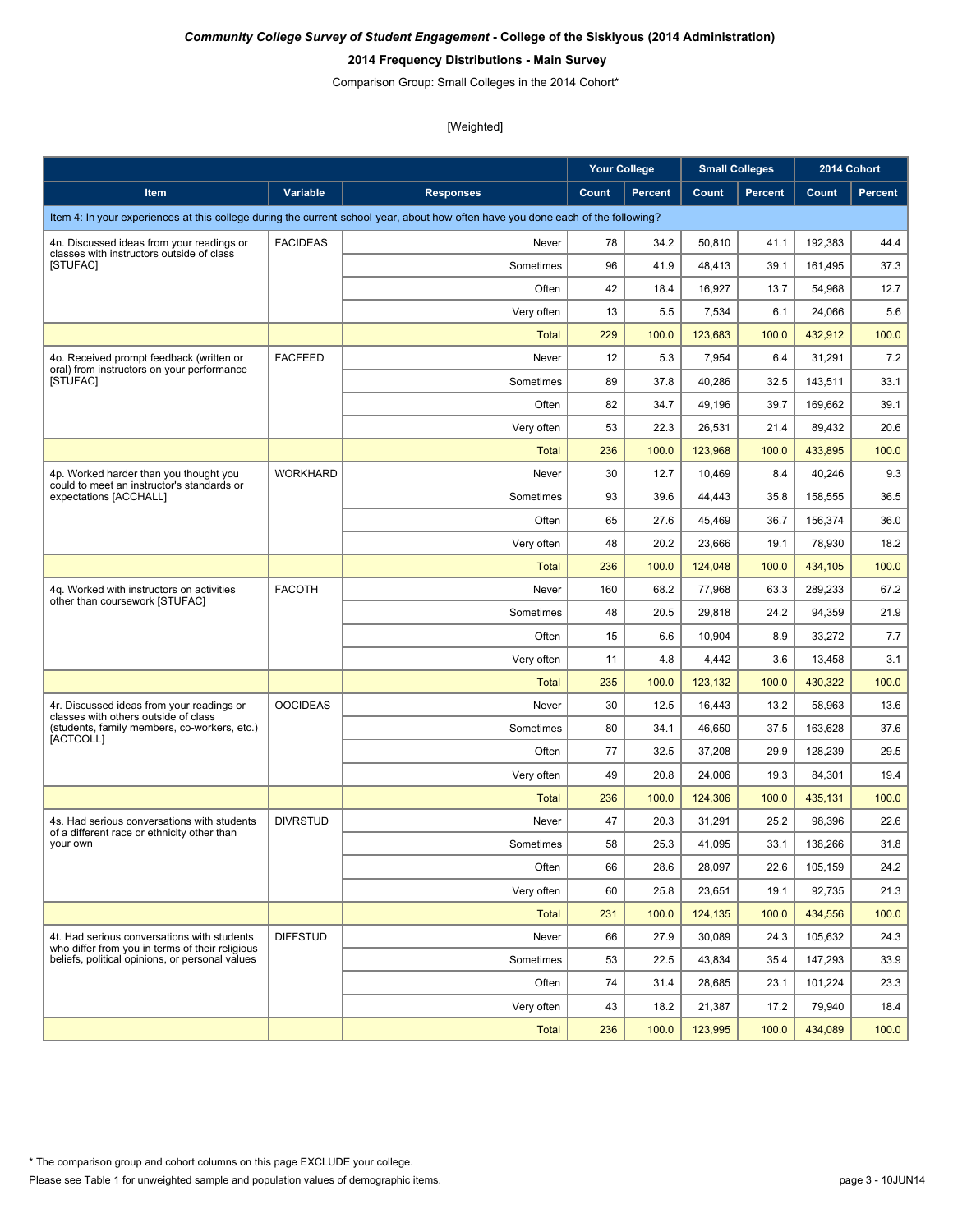### **2014 Frequency Distributions - Main Survey**

Comparison Group: Small Colleges in the 2014 Cohort\*

|                                                                                           |                 |                                                                                                                                  | <b>Your College</b> |                |         | <b>Small Colleges</b> | 2014 Cohort |         |
|-------------------------------------------------------------------------------------------|-----------------|----------------------------------------------------------------------------------------------------------------------------------|---------------------|----------------|---------|-----------------------|-------------|---------|
| Item                                                                                      | Variable        | <b>Responses</b>                                                                                                                 | Count               | <b>Percent</b> | Count   | <b>Percent</b>        | Count       | Percent |
|                                                                                           |                 | Item 4: In your experiences at this college during the current school year, about how often have you done each of the following? |                     |                |         |                       |             |         |
| 4u. Skipped class                                                                         | <b>SKIPCLAS</b> | Never                                                                                                                            | 96                  | 40.9           | 69,778  | 56.1                  | 232,314     | 53.3    |
|                                                                                           |                 | Sometimes                                                                                                                        | 122                 | 51.5           | 48,493  | 39.0                  | 180,045     | 41.3    |
|                                                                                           |                 | Often                                                                                                                            | 10                  | 4.4            | 4,432   | 3.6                   | 16,402      | 3.8     |
|                                                                                           |                 | Very often                                                                                                                       | 8                   | 3.2            | 1,781   | 1.4                   | 6,890       | 1.6     |
|                                                                                           |                 | <b>Total</b>                                                                                                                     | 236                 | 100.0          | 124,484 | 100.0                 | 435,651     | 100.0   |
|                                                                                           |                 | Item 5: During the current school year, how much has your coursework at this college emphasized the following mental activities? |                     |                |         |                       |             |         |
| 5a. Memorizing facts, ideas, or methods from                                              | <b>MEMORIZE</b> | Very little                                                                                                                      | 16                  | 6.6            | 7,842   | 6.3                   | 27,817      | 6.4     |
| your courses and readings so you can<br>repeat them in pretty much the same form          |                 | Some                                                                                                                             | 73                  | 30.9           | 34,541  | 27.7                  | 118,069     | 27.1    |
|                                                                                           |                 | Quite a bit                                                                                                                      | 92                  | 39.1           | 48,379  | 38.8                  | 169,934     | 39.0    |
|                                                                                           |                 | Very much                                                                                                                        | 55                  | 23.5           | 33,852  | 27.2                  | 120,452     | 27.6    |
|                                                                                           |                 | <b>Total</b>                                                                                                                     | 236                 | 100.0          | 124.614 | 100.0                 | 436,272     | 100.0   |
| 5b. Analyzing the basic elements of an idea,                                              | ANALYZE         | Very little                                                                                                                      | 23                  | 9.6            | 5,748   | 4.6                   | 19,012      | 4.4     |
| experience, or theory [ACCHALL]                                                           |                 | Some                                                                                                                             | 77                  | 32.7           | 33,582  | 27.0                  | 112,738     | 25.9    |
|                                                                                           |                 | Quite a bit                                                                                                                      | 82                  | 34.9           | 53,168  | 42.8                  | 186,870     | 43.0    |
|                                                                                           |                 | Very much                                                                                                                        | 54                  | 22.8           | 31,766  | 25.6                  | 116,312     | 26.7    |
|                                                                                           |                 | <b>Total</b>                                                                                                                     | 236                 | 100.0          | 124,263 | 100.0                 | 434,933     | 100.0   |
| 5c. Synthesizing and organizing ideas,                                                    | <b>SYNTHESZ</b> | Very little                                                                                                                      | 29                  | 12.9           | 8,138   | 6.6                   | 28,847      | 6.7     |
| information, or experiences in new ways<br>[ACCHALL]                                      |                 | Some                                                                                                                             | 75                  | 33.4           | 38,988  | 31.5                  | 133,907     | 30.9    |
|                                                                                           |                 | Quite a bit                                                                                                                      | 93                  | 41.3           | 48,535  | 39.2                  | 168,482     | 38.9    |
|                                                                                           |                 | Very much                                                                                                                        | 28                  | 12.4           | 28,095  | 22.7                  | 101,784     | 23.5    |
|                                                                                           |                 | <b>Total</b>                                                                                                                     | 224                 | 100.0          | 123,757 | 100.0                 | 433,020     | 100.0   |
| 5d. Making judgments about the value or<br>soundness of information, arguments, or        | <b>EVALUATE</b> | Very little                                                                                                                      | 44                  | 19.1           | 14,510  | 11.7                  | 50,848      | 11.7    |
| methods [ACCHALL]                                                                         |                 | Some                                                                                                                             | 67                  | 29.3           | 43,070  | 34.8                  | 147,185     | 33.9    |
|                                                                                           |                 | Quite a bit                                                                                                                      | 77                  | 33.6           | 42,544  | 34.3                  | 149.519     | 34.5    |
|                                                                                           |                 | Very much                                                                                                                        | 41                  | 18.0           | 23,780  | 19.2                  | 86,085      | 19.9    |
|                                                                                           |                 | <b>Total</b>                                                                                                                     | 230                 | 100.0          | 123,905 | 100.0                 | 433,637     | 100.0   |
| 5e. Applying theories or concepts to practical<br>problems or in new situations [ACCHALL] | <b>APPLYING</b> | Verv little                                                                                                                      | 39                  | 16.4           | 10,821  | 8.7                   | 39,732      | 9.1     |
|                                                                                           |                 | Some                                                                                                                             | 68                  | 28.8           | 39,791  | 32.1                  | 137,788     | 31.7    |
|                                                                                           |                 | Quite a bit                                                                                                                      | 83                  | 35.3           | 44,838  | 36.1                  | 156,283     | 36.0    |
|                                                                                           |                 | Very much                                                                                                                        | 46                  | 19.5           | 28,635  | 23.1                  | 100,426     | 23.1    |
|                                                                                           |                 | <b>Total</b>                                                                                                                     | 236                 | 100.0          | 124,085 | 100.0                 | 434,229     | 100.0   |
| 5f. Using information you have read or heard<br>to perform a new skill [ACCHALL]          | <b>PERFORM</b>  | Very little                                                                                                                      | 26                  | 11.2           | 8,545   | 6.9                   | 33,653      | 7.7     |
|                                                                                           |                 | Some                                                                                                                             | 50                  | 21.3           | 33,708  | 27.1                  | 119,633     | 27.5    |
|                                                                                           |                 | Quite a bit                                                                                                                      | 81                  | 34.5           | 45,504  | 36.5                  | 157,941     | 36.2    |
|                                                                                           |                 | Very much                                                                                                                        | 78                  | 32.9           | 36,751  | 29.5                  | 124,585     | 28.6    |
|                                                                                           |                 | <b>Total</b>                                                                                                                     | 236                 | 100.0          | 124,507 | 100.0                 | 435,812     | 100.0   |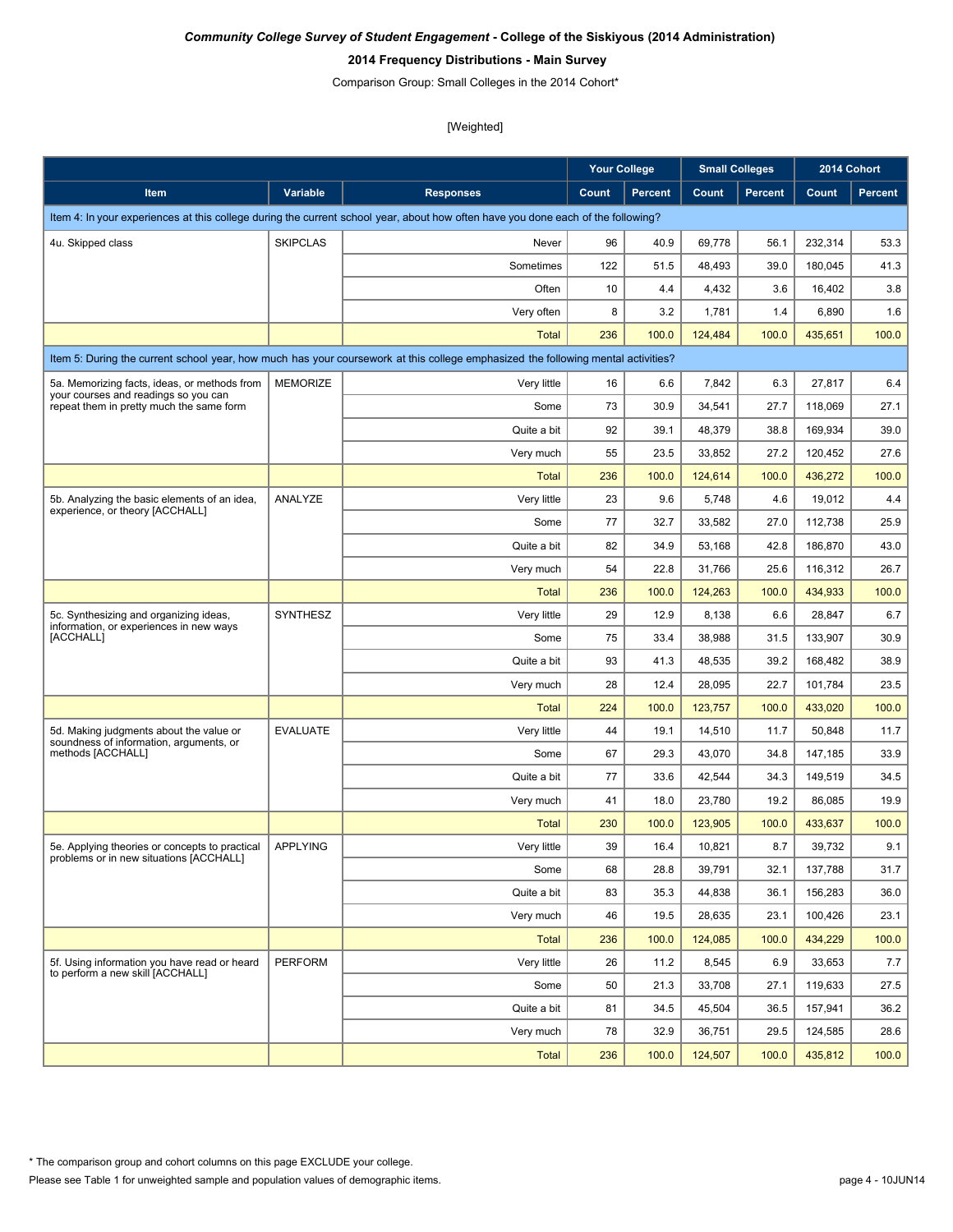### **2014 Frequency Distributions - Main Survey**

Comparison Group: Small Colleges in the 2014 Cohort\*

|                                                                                           |                 |                                                                                                                 | <b>Your College</b> |                |         | <b>Small Colleges</b> |         | 2014 Cohort    |
|-------------------------------------------------------------------------------------------|-----------------|-----------------------------------------------------------------------------------------------------------------|---------------------|----------------|---------|-----------------------|---------|----------------|
| Item                                                                                      | Variable        | <b>Responses</b>                                                                                                | Count               | <b>Percent</b> | Count   | <b>Percent</b>        | Count   | <b>Percent</b> |
|                                                                                           |                 | Item 6: During the current school year, about how much reading and writing have you done at this college?       |                     |                |         |                       |         |                |
| 6a. Number of assigned textbooks, manuals,                                                | <b>READASGN</b> | None                                                                                                            | 6                   | 2.5            | 3,719   | 3.0                   | 13,032  | 3.0            |
| books, or book-length packs of course<br>readings [ACCHALL]                               |                 | 1 to 4                                                                                                          | 91                  | 38.7           | 48,806  | 39.5                  | 177,973 | 41.2           |
|                                                                                           |                 | 5 to 10                                                                                                         | 69                  | 29.4           | 37,717  | 30.5                  | 129,462 | 29.9           |
|                                                                                           |                 | 11 to 20                                                                                                        | 39                  | 16.5           | 18,155  | 14.7                  | 62,678  | 14.5           |
|                                                                                           |                 | More than 20                                                                                                    | 30                  | 12.9           | 15,184  | 12.3                  | 49,126  | 11.4           |
|                                                                                           |                 | Total                                                                                                           | 236                 | 100.0          | 123,580 | 100.0                 | 432,272 | 100.0          |
| 6b. Number of books read on your own (not<br>assigned) for personal enjoyment or          | <b>READOWN</b>  | None                                                                                                            | 90                  | 38.8           | 40,625  | 32.9                  | 134,033 | 31.0           |
| academic enrichment [STUEFF]                                                              |                 | 1 to 4                                                                                                          | 104                 | 45.2           | 54,855  | 44.4                  | 199,098 | 46.1           |
|                                                                                           |                 | 5 to 10                                                                                                         | 8                   | 3.4            | 15,941  | 12.9                  | 57,485  | 13.3           |
|                                                                                           |                 | 11 to 20                                                                                                        | 15                  | 6.4            | 6,227   | 5.0                   | 21,631  | 5.0            |
|                                                                                           |                 | More than 20                                                                                                    | 14                  | 6.2            | 5,916   | 4.8                   | 19,870  | 4.6            |
|                                                                                           |                 | <b>Total</b>                                                                                                    | 231                 | 100.0          | 123,565 | 100.0                 | 432,118 | 100.0          |
| 6c. Number of written papers or reports of<br>any length [ACCHALL]                        | <b>WRITEANY</b> | None                                                                                                            | 19                  | 8.5            | 11,325  | 9.2                   | 39,844  | 9.2            |
|                                                                                           |                 | 1 to 4                                                                                                          | 61                  | 26.4           | 38,389  | 31.1                  | 133,642 | 30.9           |
|                                                                                           |                 | 5 to 10                                                                                                         | 54                  | 23.5           | 38,386  | 31.1                  | 136,948 | 31.7           |
|                                                                                           |                 | 11 to 20                                                                                                        | 50                  | 21.5           | 22,238  | 18.0                  | 78,257  | 18.1           |
|                                                                                           |                 | More than 20                                                                                                    | 46                  | 20.1           | 13,157  | 10.7                  | 43,194  | 10.0           |
|                                                                                           |                 | <b>Total</b>                                                                                                    | 230                 | 100.0          | 123,494 | 100.0                 | 431,886 | 100.0          |
| Item 7                                                                                    |                 |                                                                                                                 |                     |                |         |                       |         |                |
| 7. Mark the response that best represents<br>the extent to which your examinations during | <b>EXAMS</b>    | (1) Extremely easy                                                                                              | 5                   | 2.1            | 1,188   | 1.0                   | 4,099   | 1.0            |
| the current school year have challenged you<br>to do your best work at this college       |                 | (2)                                                                                                             | 10                  | 4.5            | 2,202   | 1.8                   | 8,344   | 2.0            |
| [ACCHALL]                                                                                 |                 | (3)                                                                                                             | 17                  | 7.3            | 6,548   | 5.5                   | 24,679  | 5.9            |
|                                                                                           |                 | (4)                                                                                                             | 54                  | 23.8           | 28,309  | 23.8                  | 100,394 | 24.1           |
|                                                                                           |                 | (5)                                                                                                             | 68                  | 29.8           | 40,259  | 33.8                  | 142,022 | 34.1           |
|                                                                                           |                 | (6)                                                                                                             | 40                  | 17.6           | 27,312  | 22.9                  | 93,878  | 22.6           |
|                                                                                           |                 | (7) Extremely challenging                                                                                       | 34                  | 14.8           | 13,367  | 11.2                  | 42,672  | 10.3           |
|                                                                                           |                 | Total                                                                                                           | 227                 | 100.0          | 119,185 | 100.0                 | 416,089 | 100.0          |
|                                                                                           |                 | Item 8: Which of the following have you done, are you doing, or do you plan to do while attending this college? |                     |                |         |                       |         |                |
| 8a. Internship, field experience, co-op                                                   | <b>INTERN</b>   | I have not done nor plan to do                                                                                  | 127                 | 53.9           | 43,146  | 35.2                  | 163,057 | 38.0           |
| experience, or clinical assignment                                                        |                 | I plan to do                                                                                                    | 64                  | 27.4           | 56,161  | 45.8                  | 197,382 | 46.0           |
|                                                                                           |                 | I have done                                                                                                     | 44                  | 18.7           | 23,384  | 19.1                  | 68,318  | 15.9           |
|                                                                                           |                 | <b>Total</b>                                                                                                    | 235                 | 100.0          | 122,691 | 100.0                 | 428,757 | 100.0          |
| 8b. English as a second language course                                                   | <b>ESL</b>      | I have not done nor plan to do                                                                                  | 191                 | 81.7           | 104,709 | 85.4                  | 361,761 | 84.4           |
|                                                                                           |                 | I plan to do                                                                                                    | 16                  | 6.9            | 7,010   | 5.7                   | 23,899  | 5.6            |
|                                                                                           |                 | I have done                                                                                                     | 27                  | 11.4           | 10,889  | 8.9                   | 43,081  | 10.0           |
|                                                                                           |                 | <b>Total</b>                                                                                                    | 234                 | 100.0          | 122,608 | 100.0                 | 428,741 | 100.0          |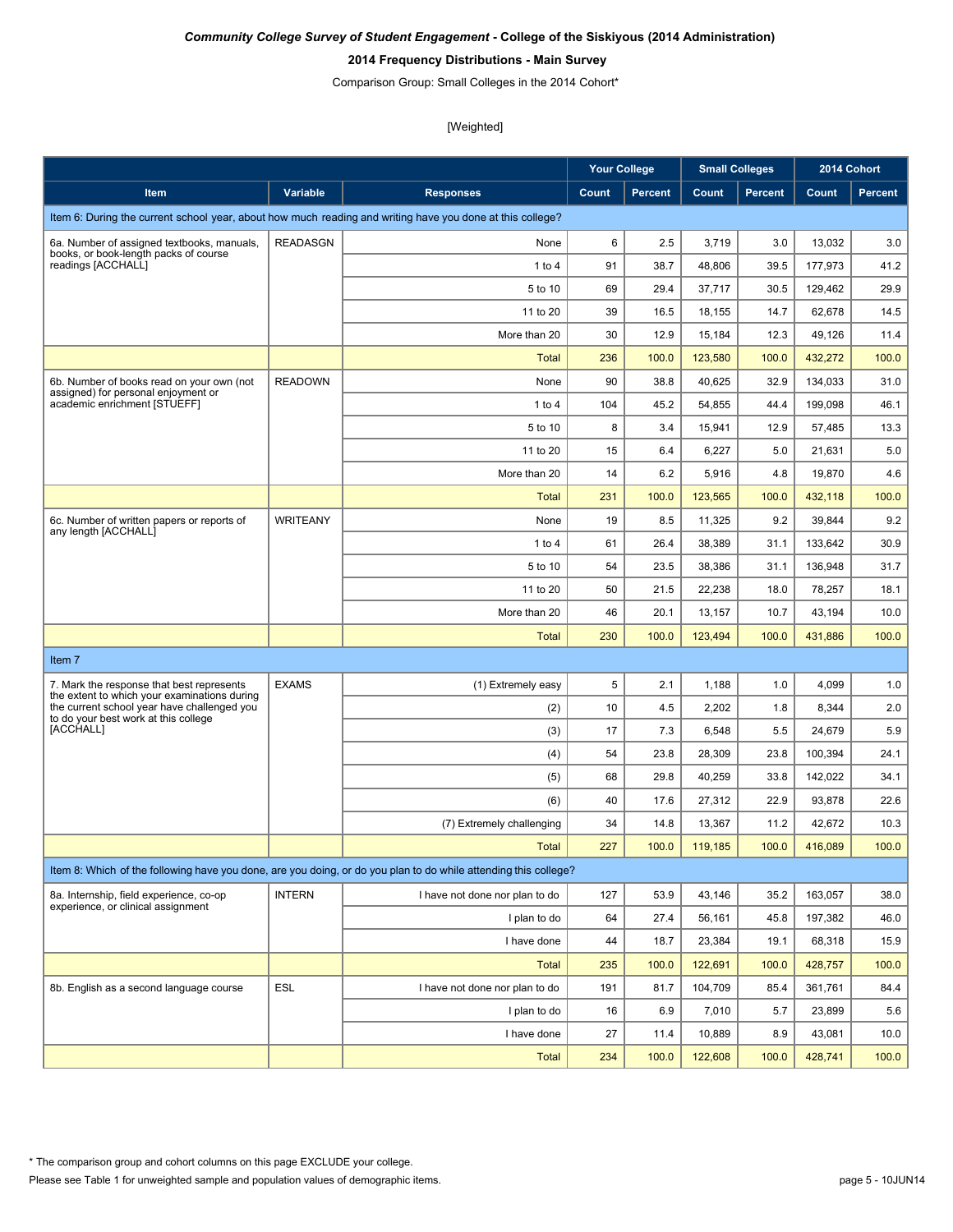### **2014 Frequency Distributions - Main Survey**

Comparison Group: Small Colleges in the 2014 Cohort\*

|                                                                                      |                 |                                                                                                                 | <b>Your College</b> |                |         | <b>Small Colleges</b> |         | 2014 Cohort    |
|--------------------------------------------------------------------------------------|-----------------|-----------------------------------------------------------------------------------------------------------------|---------------------|----------------|---------|-----------------------|---------|----------------|
| Item                                                                                 | Variable        | <b>Responses</b>                                                                                                | Count               | <b>Percent</b> | Count   | <b>Percent</b>        | Count   | <b>Percent</b> |
|                                                                                      |                 | Item 8: Which of the following have you done, are you doing, or do you plan to do while attending this college? |                     |                |         |                       |         |                |
| 8c. Developmental/remedial reading course                                            | <b>DEVREAD</b>  | I have not done nor plan to do                                                                                  | 152                 | 64.5           | 88,370  | 72.0                  | 306,708 | 71.5           |
|                                                                                      |                 | I plan to do                                                                                                    | 36                  | 15.2           | 10,530  | 8.6                   | 39,447  | 9.2            |
|                                                                                      |                 | I have done                                                                                                     | 48                  | 20.3           | 23,818  | 19.4                  | 82,784  | 19.3           |
|                                                                                      |                 | <b>Total</b>                                                                                                    | 235                 | 100.0          | 122,718 | 100.0                 | 428,938 | 100.0          |
| 8d. Developmental/remedial writing course                                            | <b>DEVWRITE</b> | I have not done nor plan to do                                                                                  | 145                 | 61.9           | 79,744  | 65.0                  | 281,207 | 65.6           |
|                                                                                      |                 | I plan to do                                                                                                    | 46                  | 19.8           | 12,841  | 10.5                  | 47,637  | 11.1           |
|                                                                                      |                 | I have done                                                                                                     | 43                  | 18.3           | 30,123  | 24.5                  | 100,057 | 23.3           |
|                                                                                      |                 | <b>Total</b>                                                                                                    | 235                 | 100.0          | 122,708 | 100.0                 | 428,902 | 100.0          |
| 8e. Developmental/remedial math course                                               | <b>DEVMATH</b>  | I have not done nor plan to do                                                                                  | 114                 | 49.7           | 64,041  | 52.3                  | 226,402 | 52.9           |
|                                                                                      |                 | I plan to do                                                                                                    | 52                  | 22.6           | 16,412  | 13.4                  | 62,352  | 14.6           |
|                                                                                      |                 | I have done                                                                                                     | 64                  | 27.7           | 42,098  | 34.4                  | 139,551 | 32.6           |
|                                                                                      |                 | <b>Total</b>                                                                                                    | 229                 | 100.0          | 122,550 | 100.0                 | 428,305 | 100.0          |
| 8f. Study skills course                                                              | <b>STUDSKIL</b> | I have not done nor plan to do                                                                                  | 123                 | 52.4           | 75,651  | 61.8                  | 268,503 | 62.8           |
|                                                                                      |                 | I plan to do                                                                                                    | 67                  | 28.6           | 22,453  | 18.3                  | 84,727  | 19.8           |
|                                                                                      |                 | I have done                                                                                                     | 45                  | 19.0           | 24,262  | 19.8                  | 74,494  | 17.4           |
|                                                                                      |                 | <b>Total</b>                                                                                                    | 236                 | 100.0          | 122,366 | 100.0                 | 427,724 | 100.0          |
| 8g. Honors course                                                                    | <b>HONORS</b>   | I have not done nor plan to do                                                                                  | 170                 | 72.2           | 88,344  | 72.5                  | 301,992 | 70.8           |
|                                                                                      |                 | I plan to do                                                                                                    | 51                  | 21.5           | 26,668  | 21.9                  | 100,856 | 23.7           |
|                                                                                      |                 | I have done                                                                                                     | 15                  | 6.3            | 6,886   | 5.6                   | 23,493  | 5.5            |
|                                                                                      |                 | <b>Total</b>                                                                                                    | 236                 | 100.0          | 121,898 | 100.0                 | 426,341 | 100.0          |
| 8h. College orientation program or course                                            | <b>ORIEN</b>    | I have not done nor plan to do                                                                                  | 121                 | 52.6           | 62,698  | 51.2                  | 233,533 | 54.6           |
|                                                                                      |                 | I plan to do                                                                                                    | 42                  | 18.1           | 15,191  | 12.4                  | 57,497  | 13.4           |
|                                                                                      |                 | I have done                                                                                                     | 67                  | 29.3           | 44,508  | 36.4                  | 136,765 | 32.0           |
|                                                                                      |                 | <b>Total</b>                                                                                                    | 230                 | 100.0          | 122,398 | 100.0                 | 427,795 | 100.0          |
| 8i. Organized learning communities (linked<br>courses/study groups led by faculty or | <b>LRNCOMM</b>  | I have not done nor plan to do                                                                                  | 156                 | 67.8           | 85.427  | 69.6                  | 297,453 | 69.4           |
| counselors)                                                                          |                 | I plan to do                                                                                                    | 49                  | 21.4           | 23,215  | 18.9                  | 86,629  | 20.2           |
|                                                                                      |                 | I have done                                                                                                     | 25                  | 10.8           | 14,052  | 11.5                  | 44,779  | 10.4           |
|                                                                                      |                 | <b>Total</b>                                                                                                    | 230                 | 100.0          | 122,695 | 100.0                 | 428,861 | 100.0          |
| Item 9: How much does this college emphasize each of the following?                  |                 |                                                                                                                 |                     |                |         |                       |         |                |
| 9a. Encouraging you to spend significant                                             | <b>ENVSCHOL</b> | Very little                                                                                                     | 11                  | 4.7            | 4,269   | 3.5                   | 16,474  | 3.8            |
| amounts of time studying [ACCHALL]                                                   |                 | Some                                                                                                            | 59                  | 24.9           | 25,241  | 20.4                  | 90,088  | 20.9           |
|                                                                                      |                 | Quite a bit                                                                                                     | 98                  | 41.5           | 51,437  | 41.6                  | 180,351 | 41.8           |
|                                                                                      |                 | Very much                                                                                                       | 68                  | 28.9           | 42,587  | 34.5                  | 144,962 | 33.6           |
|                                                                                      |                 | <b>Total</b>                                                                                                    | 236                 | 100.0          | 123,535 | 100.0                 | 431,875 | 100.0          |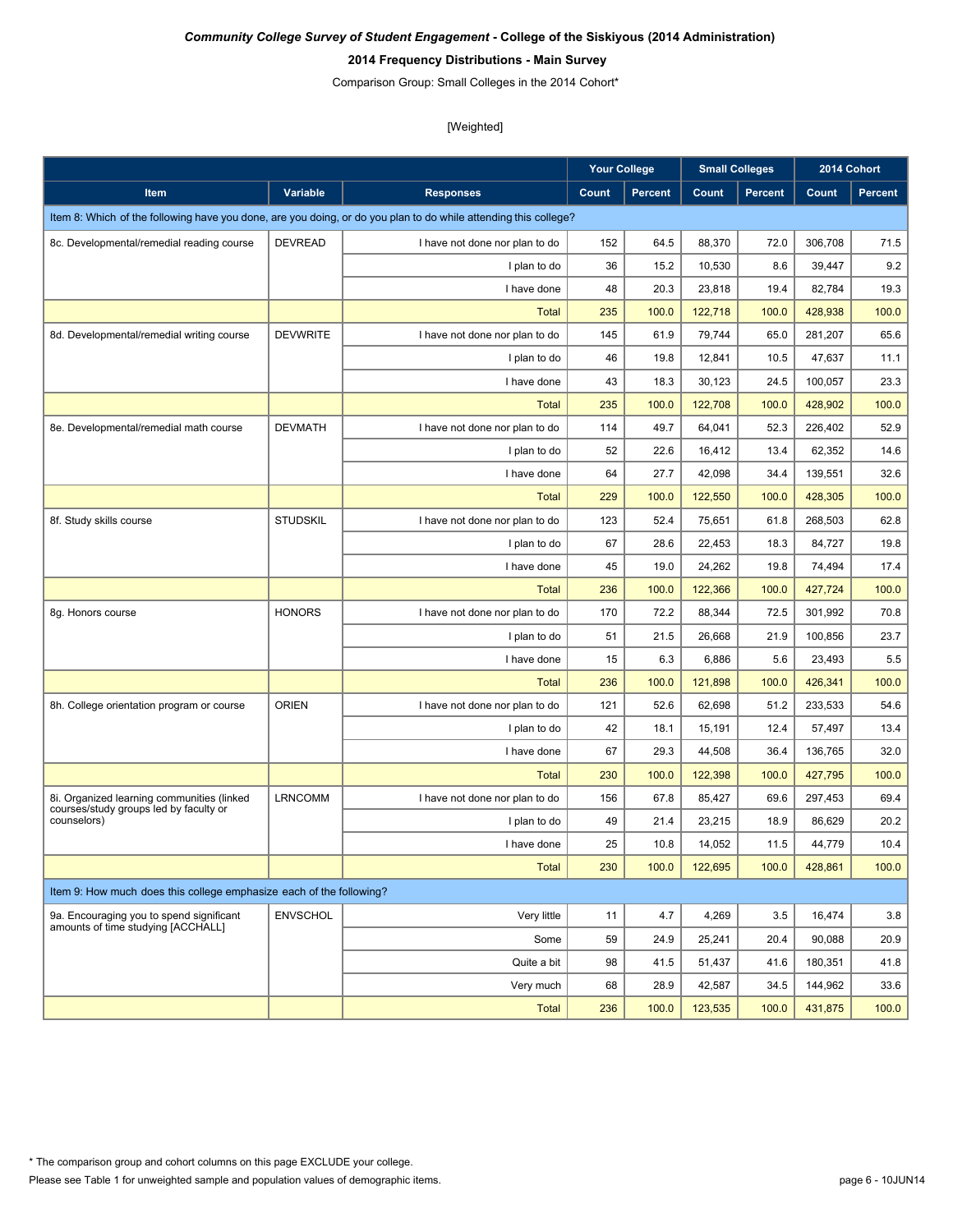#### **2014 Frequency Distributions - Main Survey**

Comparison Group: Small Colleges in the 2014 Cohort\*

[Weighted]

|                                                                                                 |                 |                    | <b>Your College</b> |                |         | <b>Small Colleges</b> |         | 2014 Cohort |
|-------------------------------------------------------------------------------------------------|-----------------|--------------------|---------------------|----------------|---------|-----------------------|---------|-------------|
| Item                                                                                            | <b>Variable</b> | <b>Responses</b>   | Count               | <b>Percent</b> | Count   | <b>Percent</b>        | Count   | Percent     |
| Item 9: How much does this college emphasize each of the following?                             |                 |                    |                     |                |         |                       |         |             |
| 9b. Providing the support you need to help                                                      | <b>ENVSUPRT</b> | Very little        | 13                  | 5.6            | 5,279   | 4.3                   | 20,399  | 4.7         |
| you succeed at this college [SUPPORT]                                                           |                 | Some               | 51                  | 22.1           | 23,841  | 19.3                  | 91,139  | 21.1        |
|                                                                                                 |                 | Quite a bit        | 104                 | 45.1           | 49,120  | 39.8                  | 172,637 | 40.0        |
|                                                                                                 |                 | Very much          | 63                  | 27.2           | 45,108  | 36.6                  | 146,951 | 34.1        |
|                                                                                                 |                 | Total              | 231                 | 100.0          | 123,348 | 100.0                 | 431,126 | 100.0       |
| 9c. Encouraging contact among students<br>from different economic, social, and racial or        | <b>ENVDIVRS</b> | Very little        | 30                  | 12.9           | 21,068  | 17.1                  | 72,449  | 16.9        |
| ethnic backgrounds [SUPPORT]                                                                    |                 | Some               | 87                  | 37.8           | 38,145  | 31.0                  | 130,917 | 30.5        |
|                                                                                                 |                 | Quite a bit        | 65                  | 28.3           | 36,007  | 29.3                  | 127,344 | 29.6        |
|                                                                                                 |                 | Very much          | 48                  | 21.0           | 27,757  | 22.6                  | 98,981  | 23.0        |
|                                                                                                 |                 | <b>Total</b>       | 231                 | 100.0          | 122,978 | 100.0                 | 429,692 | 100.0       |
| 9d. Helping you cope with your<br>non-academic responsibilities (work, family,                  | <b>ENVNACAD</b> | Very little        | 76                  | 32.3           | 43,333  | 35.2                  | 163.069 | 37.9        |
| etc.) [SUPPORT]                                                                                 |                 | Some               | 72                  | 30.8           | 41,780  | 34.0                  | 143,210 | 33.3        |
|                                                                                                 |                 | Quite a bit        | 56                  | 24.0           | 23,576  | 19.2                  | 77.438  | 18.0        |
|                                                                                                 |                 | Very much          | 30                  | 13.0           | 14,325  | 11.6                  | 46,105  | 10.7        |
|                                                                                                 |                 | <b>Total</b>       | 235                 | 100.0          | 123,014 | 100.0                 | 429,822 | 100.0       |
| 9e. Providing the support you need to thrive<br>socially [SUPPORT]                              | <b>ENVSOCAL</b> | Very little        | 53                  | 22.7           | 29,203  | 23.8                  | 111,196 | 26.0        |
|                                                                                                 |                 | Some               | 92                  | 39.4           | 46,188  | 37.7                  | 161,979 | 37.8        |
|                                                                                                 |                 | Quite a bit        | 72                  | 30.5           | 30,349  | 24.8                  | 101,022 | 23.6        |
|                                                                                                 |                 | Very much          | 17                  | 7.3            | 16,822  | 13.7                  | 53,772  | 12.6        |
|                                                                                                 |                 | <b>Total</b>       | 235                 | 100.0          | 122,562 | 100.0                 | 427,969 | 100.0       |
| 9f. Providing the financial support you need<br>to afford your education [SUPPORT]              | <b>FINSUPP</b>  | Very little        | 53                  | 22.6           | 21,590  | 17.6                  | 89,553  | 20.9        |
|                                                                                                 |                 | Some               | 50                  | 21.0           | 31,239  | 25.4                  | 109,825 | 25.6        |
|                                                                                                 |                 | Quite a bit        | 81                  | 34.6           | 35,055  | 28.5                  | 115,156 | 26.8        |
|                                                                                                 |                 | Very much          | 51                  | 21.7           | 34,936  | 28.4                  | 114,367 | 26.7        |
|                                                                                                 |                 | <b>Total</b>       | 236                 | 100.0          | 122,821 | 100.0                 | 428,901 | 100.0       |
| 9g. Using computers in academic work                                                            | <b>ENVCOMP</b>  | Very little        | 24                  | 10.2           | 5,245   | 4.3                   | 20,060  | 4.7         |
|                                                                                                 |                 | Some               | 54                  | 23.0           | 17,676  | 14.3                  | 65,717  | 15.2        |
|                                                                                                 |                 | Quite a bit        | 64                  | 27.1           | 38,869  | 31.5                  | 137,095 | 31.8        |
|                                                                                                 |                 | Very much          | 94                  | 39.7           | 61,604  | 49.9                  | 208,288 | 48.3        |
|                                                                                                 |                 | <b>Total</b>       | 236                 | 100.0          | 123,393 | 100.0                 | 431,160 | 100.0       |
| Item 10: About how many hours do you spend in a typical 7-day week doing each of the following? |                 |                    |                     |                |         |                       |         |             |
| 10a. Preparing for class (studying, reading,<br>writing, rehearsing, doing homework, or         | ACADPR01        | None               | 17                  | 7.2            | 2,137   | 1.7                   | 6,623   | 1.5         |
| other activites related to your program)<br>[STUEFF]                                            |                 | 1-5 hours          | 83                  | 35.2           | 47,986  | 38.9                  | 169,574 | 39.3        |
|                                                                                                 |                 | 6-10 hours         | 77                  | 32.7           | 35,806  | 29.0                  | 128,945 | 29.9        |
|                                                                                                 |                 | 11-20 hours        | 34                  | 14.6           | 22,864  | 18.5                  | 79,575  | 18.5        |
|                                                                                                 |                 | 21-30 hours        | 12                  | 5.2            | 9,065   | 7.4                   | 29,739  | 6.9         |
|                                                                                                 |                 | More than 30 hours | 12                  | 5.2            | 5,402   | 4.4                   | 16,628  | 3.9         |
|                                                                                                 |                 | <b>Total</b>       | 236                 | 100.0          | 123,259 | 100.0                 | 431,084 | 100.0       |

\* The comparison group and cohort columns on this page EXCLUDE your college.

Please see Table 1 for unweighted sample and population values of demographic items. page 7 - 10JUN14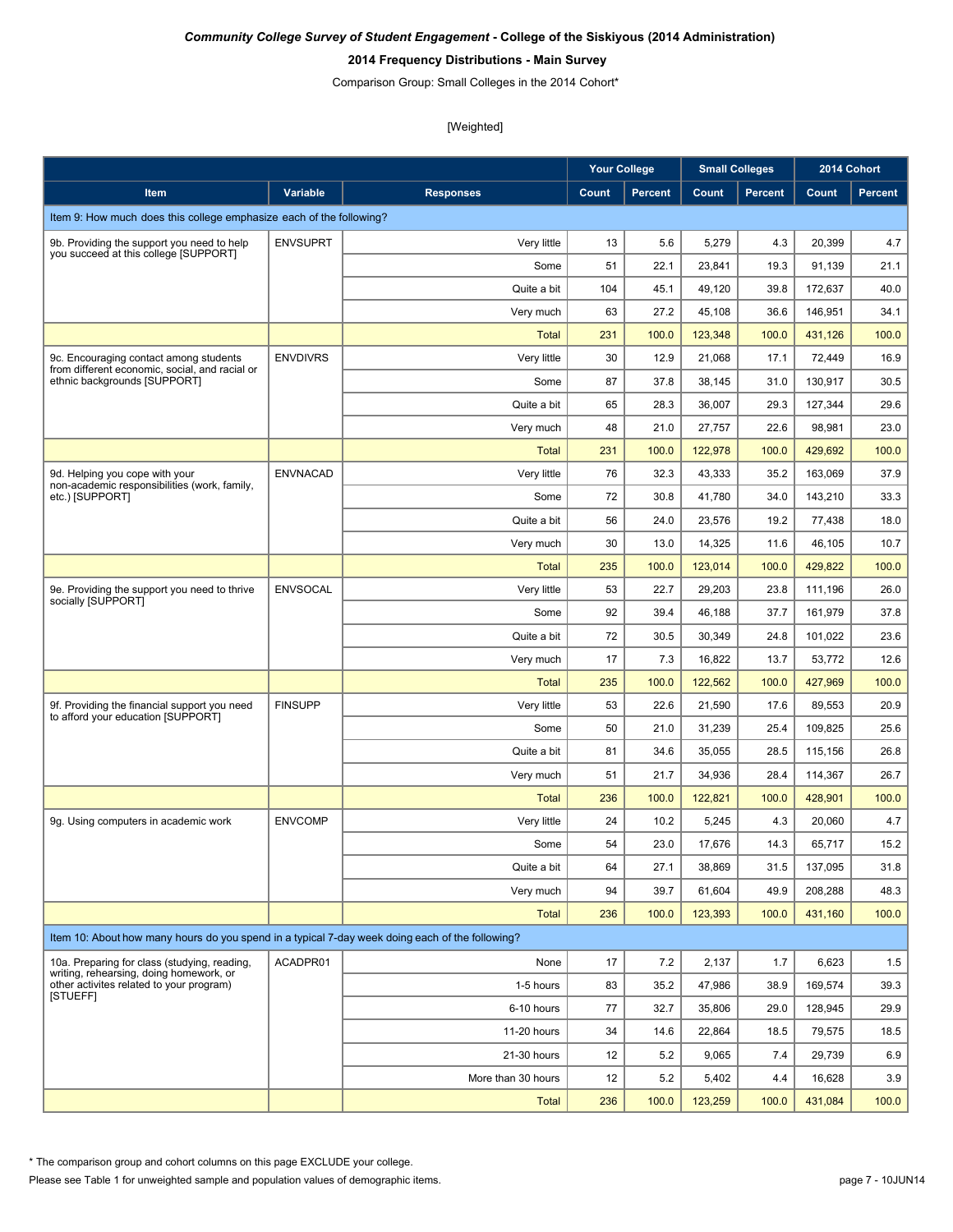### **2014 Frequency Distributions - Main Survey**

Comparison Group: Small Colleges in the 2014 Cohort\*

[Weighted]

|                                                                                                                       |                |                                                      | <b>Your College</b> |                |         | <b>Small Colleges</b> |         | 2014 Cohort    |
|-----------------------------------------------------------------------------------------------------------------------|----------------|------------------------------------------------------|---------------------|----------------|---------|-----------------------|---------|----------------|
| <b>Item</b>                                                                                                           | Variable       | <b>Responses</b>                                     | Count               | <b>Percent</b> | Count   | <b>Percent</b>        | Count   | <b>Percent</b> |
| Item 10: About how many hours do you spend in a typical 7-day week doing each of the following?                       |                |                                                      |                     |                |         |                       |         |                |
| 10b. Working for pay                                                                                                  | <b>PAYWORK</b> | None                                                 | 103                 | 44.7           | 33,509  | 27.3                  | 110,039 | 25.6           |
|                                                                                                                       |                | 1-5 hours                                            | 14                  | 6.1            | 8,545   | 6.9                   | 27.215  | 6.3            |
|                                                                                                                       |                | 6-10 hours                                           | 6                   | 2.6            | 8,798   | 7.2                   | 28,570  | 6.6            |
|                                                                                                                       |                | 11-20 hours                                          | 36                  | 15.5           | 16,344  | 13.3                  | 56,255  | 13.1           |
|                                                                                                                       |                | 21-30 hours                                          | 25                  | 10.7           | 20,797  | 16.9                  | 76,954  | 17.9           |
|                                                                                                                       |                | More than 30 hours                                   | 47                  | 20.5           | 34,974  | 28.4                  | 130,685 | 30.4           |
|                                                                                                                       |                | <b>Total</b>                                         | 231                 | 100.0          | 122,966 | 100.0                 | 429,718 | 100.0          |
| 10c. Participating in college-sponsored                                                                               | COCURR01       | None                                                 | 173                 | 73.5           | 94,672  | 77.0                  | 344,206 | 80.1           |
| activities (organizations, campus<br>publications, student government,<br>intercollegiate or intramural sports, etc.) |                | 1-5 hours                                            | 30                  | 12.8           | 19,806  | 16.1                  | 59,809  | 13.9           |
|                                                                                                                       |                | 6-10 hours                                           | 18                  | 7.6            | 4,086   | 3.3                   | 13,132  | 3.1            |
|                                                                                                                       |                | 11-20 hours                                          | $\overline{7}$      | 2.9            | 2,282   | 1.9                   | 6,853   | 1.6            |
|                                                                                                                       |                | 21-30 hours                                          | 3                   | 1.4            | 985     | 0.8                   | 2,742   | 0.6            |
|                                                                                                                       |                | More than 30 hours                                   | 4                   | 1.7            | 1,162   | 0.9                   | 3,144   | 0.7            |
|                                                                                                                       |                | <b>Total</b>                                         | 236                 | 100.0          | 122,994 | 100.0                 | 429,885 | 100.0          |
| 10d. Providing care for dependents living<br>with you (parents, children, spouse, etc.)                               | CAREDE01       | None                                                 | 116                 | 49.3           | 52,481  | 42.7                  | 190,309 | 44.4           |
|                                                                                                                       |                | 1-5 hours                                            | 28                  | 11.9           | 18,184  | 14.8                  | 68.766  | 16.0           |
|                                                                                                                       |                | 6-10 hours                                           | 12                  | 5.3            | 9,057   | 7.4                   | 34,848  | 8.1            |
|                                                                                                                       |                | 11-20 hours                                          | 20                  | 8.4            | 7,004   | 5.7                   | 26,124  | 6.1            |
|                                                                                                                       |                | 21-30 hours                                          | 17                  | 7.4            | 4,949   | 4.0                   | 17,245  | 4.0            |
|                                                                                                                       |                | More than 30 hours                                   | 42                  | 17.7           | 31,127  | 25.3                  | 91,762  | 21.4           |
|                                                                                                                       |                | <b>Total</b>                                         | 235                 | 100.0          | 122,803 | 100.0                 | 429,054 | 100.0          |
| 10e. Commuting to and from classes                                                                                    | <b>COMMUTE</b> | None                                                 | 21                  | 8.9            | 9,882   | 8.0                   | 30,128  | 7.0            |
|                                                                                                                       |                | 1-5 hours                                            | 150                 | 63.8           | 79,495  | 64.6                  | 287,856 | 67.0           |
|                                                                                                                       |                | 6-10 hours                                           | 41                  | 17.4           | 20,967  | 17.0                  | 70,765  | 16.5           |
|                                                                                                                       |                | 11-20 hours                                          | 8                   | 3.4            | 7,273   | 5.9                   | 23.973  | 5.6            |
|                                                                                                                       |                | 21-30 hours                                          | $\mathbf{1}$        | 0.4            | 2,221   | 1.8                   | 7,217   | 1.7            |
|                                                                                                                       |                | More than 30 hours                                   | 14                  | 6.1            | 3,219   | 2.6                   | 9,854   | 2.3            |
|                                                                                                                       |                | <b>Total</b>                                         | 235                 | 100.0          | 123,057 | 100.0                 | 429,793 | 100.0          |
| Item 11: Mark the number that best represents the quality of your relationships with people at this college.          |                |                                                      |                     |                |         |                       |         |                |
| 11a. Other students                                                                                                   | <b>ENVSTU</b>  | (1) Unfriendly, unsupportive, sense of<br>alienation | $\pmb{0}$           | 0.2            | 1,160   | 0.9                   | 4,664   | 1.1            |
|                                                                                                                       |                | (2)                                                  | $\overline{7}$      | 3.0            | 2,223   | 1.8                   | 9,694   | $2.2\,$        |
|                                                                                                                       |                | (3)                                                  | 28                  | 11.7           | 4,849   | 3.9                   | 20,640  | $4.8\,$        |
|                                                                                                                       |                | (4)                                                  | 26                  | 10.9           | 17,245  | 14.0                  | 67,230  | 15.6           |
|                                                                                                                       |                | (5)                                                  | 35                  | 14.8           | 25,458  | 20.6                  | 93,673  | 21.7           |
|                                                                                                                       |                | (6)                                                  | 84                  | 35.6           | 33,705  | 27.3                  | 115,068 | 26.7           |
|                                                                                                                       |                | (7) Friendly, supportive, sense of belonging         | 56                  | 23.7           | 38,797  | 31.4                  | 120,333 | 27.9           |
|                                                                                                                       |                | <b>Total</b>                                         | 236                 | 100.0          | 123,436 | 100.0                 | 431,300 | 100.0          |

Please see Table 1 for unweighted sample and population values of demographic items. \* The comparison group and cohort columns on this page EXCLUDE your college.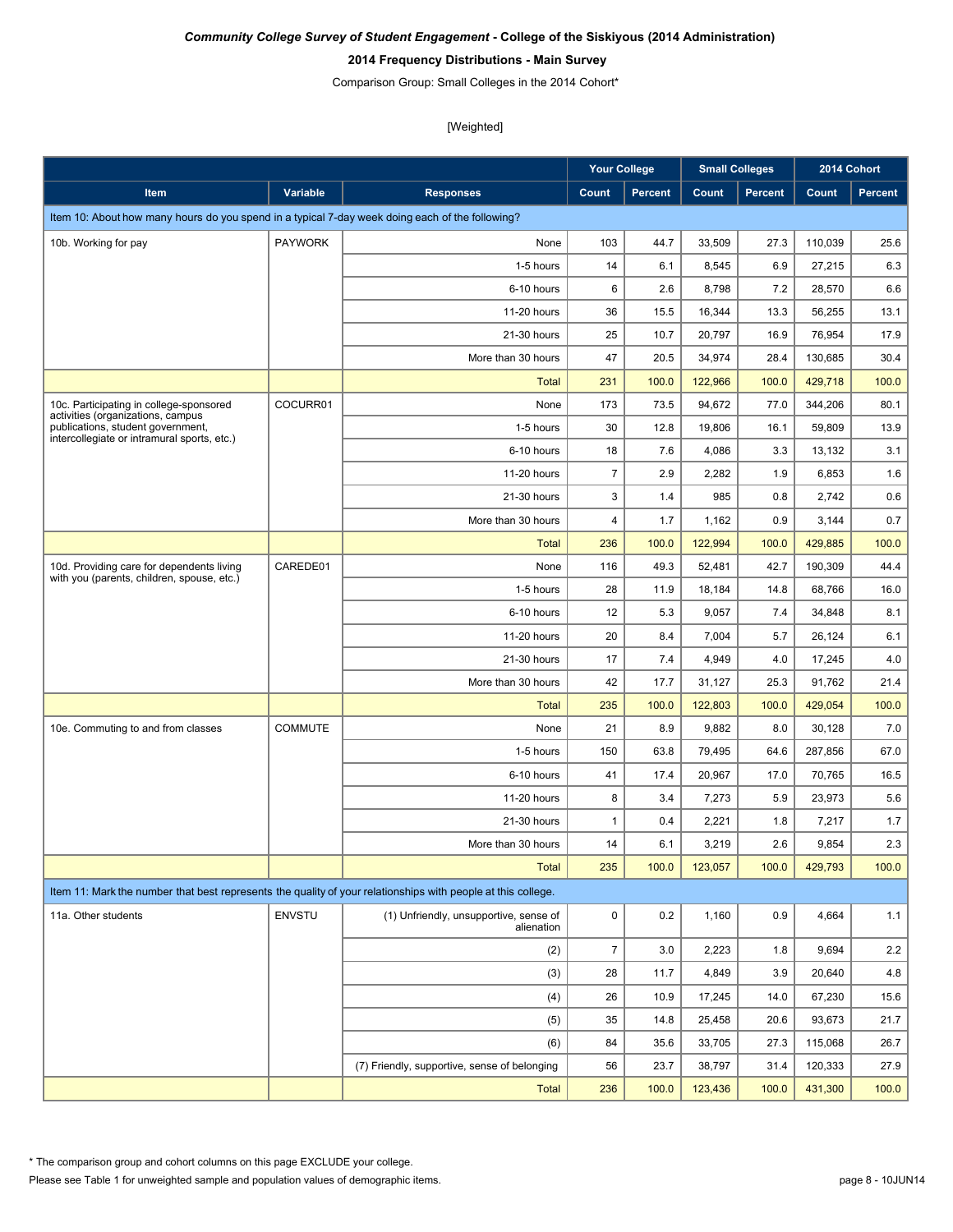#### **2014 Frequency Distributions - Main Survey**

Comparison Group: Small Colleges in the 2014 Cohort\*

|                                                                                                                                               |                 |                                           | <b>Your College</b> |         | <b>Small Colleges</b> |         |         | 2014 Cohort    |  |
|-----------------------------------------------------------------------------------------------------------------------------------------------|-----------------|-------------------------------------------|---------------------|---------|-----------------------|---------|---------|----------------|--|
| Item                                                                                                                                          | <b>Variable</b> | <b>Responses</b>                          | Count               | Percent | Count                 | Percent | Count   | <b>Percent</b> |  |
| Item 11: Mark the number that best represents the quality of your relationships with people at this college.                                  |                 |                                           |                     |         |                       |         |         |                |  |
| 11b. Instructors                                                                                                                              | <b>ENVFAC</b>   | (1) Unavailable, unhelpful, unsympathetic | $\pmb{0}$           | N/A     | 882                   | 0.7     | 3,137   | 0.7            |  |
|                                                                                                                                               |                 | (2)                                       | $\mathbf{1}$        | 0.6     | 1,822                 | 1.5     | 6,421   | 1.5            |  |
|                                                                                                                                               |                 | (3)                                       | 4                   | 1.7     | 4,096                 | 3.3     | 15,281  | 3.5            |  |
|                                                                                                                                               |                 | (4)                                       | 39                  | 16.6    | 12,618                | 10.2    | 48,193  | 11.2           |  |
|                                                                                                                                               |                 | (5)                                       | 48                  | 20.2    | 23,141                | 18.7    | 86,035  | 19.9           |  |
|                                                                                                                                               |                 | (6)                                       | 60                  | 25.6    | 37,502                | 30.4    | 133,432 | 30.9           |  |
|                                                                                                                                               |                 | (7) Available, helpful, sympathetic       | 83                  | 35.4    | 43,391                | 35.1    | 138,873 | 32.2           |  |
|                                                                                                                                               |                 | <b>Total</b>                              | 236                 | 100.0   | 123,452               | 100.0   | 431,373 | 100.0          |  |
| 11c. Administrative personnel and offices                                                                                                     | <b>ENVADM</b>   | (1) Unhelpful, inconsiderate, rigid       | 9                   | 3.6     | 3,173                 | 2.6     | 14,509  | 3.4            |  |
|                                                                                                                                               |                 | (2)                                       | 25                  | 10.8    | 4,718                 | 3.8     | 20,636  | 4.8            |  |
|                                                                                                                                               |                 | (3)                                       | 20                  | 8.6     | 8,013                 | 6.5     | 34,887  | 8.1            |  |
|                                                                                                                                               |                 | (4)                                       | 42                  | 17.8    | 20,096                | 16.3    | 80,385  | 18.7           |  |
|                                                                                                                                               |                 | (5)                                       | 55                  | 23.2    | 25,351                | 20.6    | 90,918  | 21.1           |  |
|                                                                                                                                               |                 | (6)                                       | 39                  | 16.6    | 29,723                | 24.1    | 96,093  | 22.3           |  |
|                                                                                                                                               |                 | (7) Helpful, considerate, flexible        | 46                  | 19.4    | 32,260                | 26.2    | 93,205  | 21.6           |  |
|                                                                                                                                               |                 | <b>Total</b>                              | 236                 | 100.0   | 123,333               | 100.0   | 430,632 | 100.0          |  |
| Item 12: How much has your experience at this college contributed to your knowledge, skills, and personal development in the following areas? |                 |                                           |                     |         |                       |         |         |                |  |
| 12a. Acquiring a broad general education                                                                                                      | <b>GNGENLED</b> | Very little                               | 22                  | 9.2     | 6,318                 | 5.1     | 23,009  | 5.4            |  |
|                                                                                                                                               |                 | Some                                      | 68                  | 28.7    | 26,640                | 21.7    | 92,457  | 21.5           |  |
|                                                                                                                                               |                 | Quite a bit                               | 93                  | 39.7    | 50,286                | 40.9    | 175,597 | 40.9           |  |
|                                                                                                                                               |                 | Very much                                 | 53                  | 22.4    | 39,750                | 32.3    | 138,602 | 32.3           |  |
|                                                                                                                                               |                 | <b>Total</b>                              | 236                 | 100.0   | 122,994               | 100.0   | 429,664 | 100.0          |  |
| 12b. Acquiring job or work-related knowledge                                                                                                  | <b>GNWORK</b>   | Very little                               | 32                  | 13.5    | 16,647                | 13.5    | 74,915  | 17.5           |  |
| and skills                                                                                                                                    |                 | Some                                      | 80                  | 34.1    | 32,350                | 26.3    | 123,318 | 28.7           |  |
|                                                                                                                                               |                 | Quite a bit                               | 54                  | 23.1    | 39,560                | 32.2    | 129,355 | 30.2           |  |
|                                                                                                                                               |                 | Very much                                 | 69                  | 29.3    | 34,298                | 27.9    | 101,408 | 23.6           |  |
|                                                                                                                                               |                 | <b>Total</b>                              | 236                 | 100.0   | 122,855               | 100.0   | 428,996 | 100.0          |  |
| 12c. Writing clearly and effectively                                                                                                          | GNWRITE         | Very little                               | 33                  | 14.2    | 11,282                | 9.2     | 41,372  | 9.6            |  |
|                                                                                                                                               |                 | Some                                      | 82                  | 34.9    | 33,069                | 26.9    | 115,321 | 26.9           |  |
|                                                                                                                                               |                 | Quite a bit                               | 66                  | 28.2    | 46,709                | 38.0    | 163,054 | 38.0           |  |
|                                                                                                                                               |                 | Very much                                 | 53                  | 22.8    | 31,827                | 25.9    | 109,437 | 25.5           |  |
|                                                                                                                                               |                 | <b>Total</b>                              | 235                 | 100.0   | 122,887               | 100.0   | 429,184 | 100.0          |  |
| 12d. Speaking clearly and effectively                                                                                                         | <b>GNSPEAK</b>  | Very little                               | 44                  | 18.7    | 13,976                | 11.4    | 52,312  | 12.2           |  |
|                                                                                                                                               |                 | Some                                      | 65                  | 27.7    | 34,592                | 28.2    | 120,625 | 28.1           |  |
|                                                                                                                                               |                 | Quite a bit                               | 75                  | 32.0    | 44,136                | 35.9    | 152,704 | 35.6           |  |
|                                                                                                                                               |                 | Very much                                 | 51                  | 21.6    | 30,108                | 24.5    | 103,259 | 24.1           |  |
|                                                                                                                                               |                 | <b>Total</b>                              | 235                 | 100.0   | 122,812               | 100.0   | 428,900 | 100.0          |  |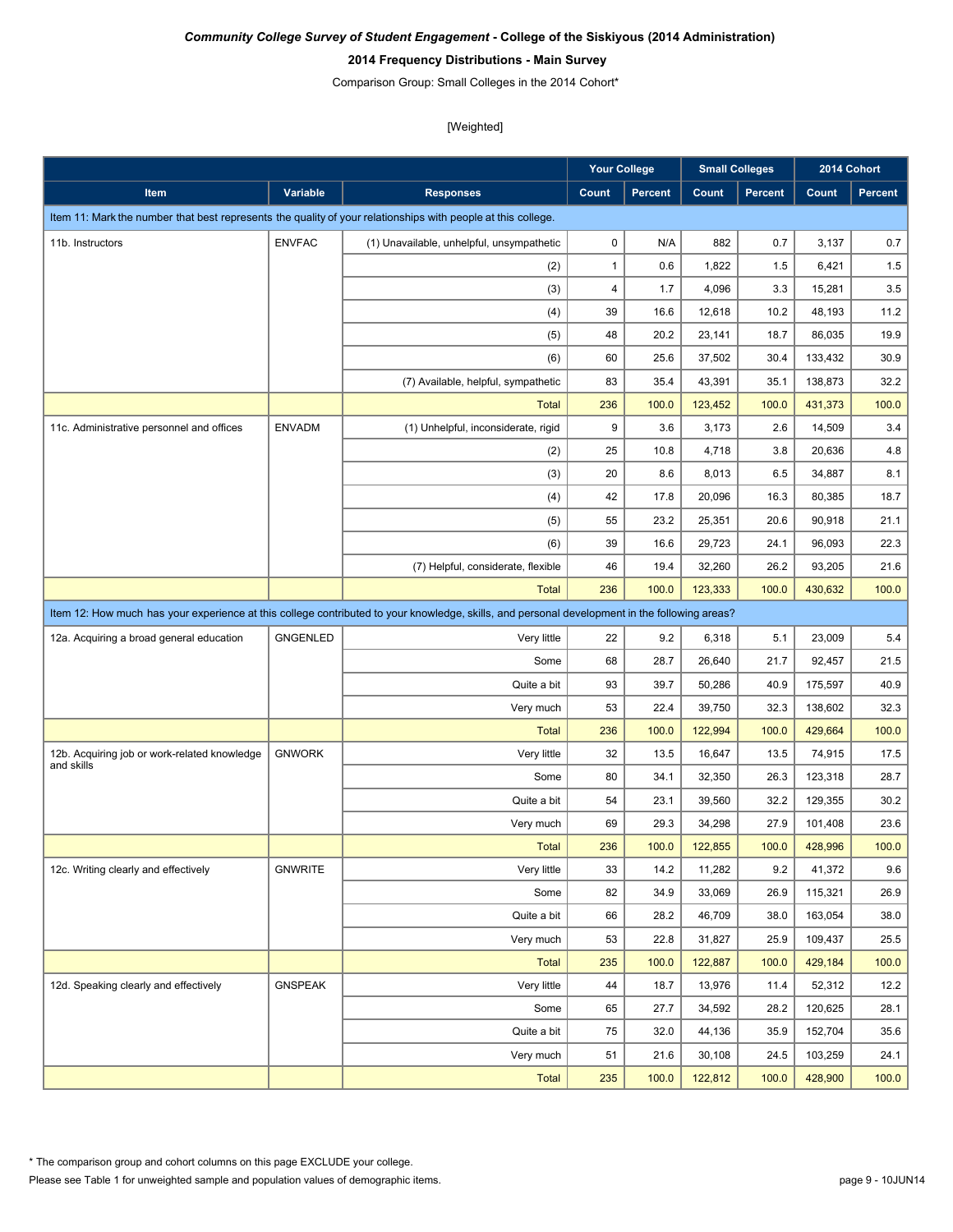### **2014 Frequency Distributions - Main Survey**

Comparison Group: Small Colleges in the 2014 Cohort\*

|                                                                     |                 |                                                                                                                                               | <b>Your College</b> |                | <b>Small Colleges</b> |                |         | 2014 Cohort |
|---------------------------------------------------------------------|-----------------|-----------------------------------------------------------------------------------------------------------------------------------------------|---------------------|----------------|-----------------------|----------------|---------|-------------|
| Item                                                                | Variable        | <b>Responses</b>                                                                                                                              | Count               | <b>Percent</b> | Count                 | <b>Percent</b> | Count   | Percent     |
|                                                                     |                 | Item 12: How much has your experience at this college contributed to your knowledge, skills, and personal development in the following areas? |                     |                |                       |                |         |             |
| 12e. Thinking critically and analytically                           | <b>GNANALY</b>  | Very little                                                                                                                                   | 23                  | 9.8            | 6,415                 | 5.2            | 23,907  | 5.6         |
|                                                                     |                 | Some                                                                                                                                          | 80                  | 33.9           | 26,932                | 21.9           | 96,751  | 22.6        |
|                                                                     |                 | Quite a bit                                                                                                                                   | 70                  | 29.7           | 50,491                | 41.1           | 176,065 | 41.0        |
|                                                                     |                 | Very much                                                                                                                                     | 62                  | 26.5           | 38,980                | 31.7           | 132,205 | 30.8        |
|                                                                     |                 | <b>Total</b>                                                                                                                                  | 236                 | 100.0          | 122,818               | 100.0          | 428,929 | 100.0       |
| 12f. Solving numerical problems                                     | <b>GNSOLVE</b>  | Very little                                                                                                                                   | 49                  | 21.1           | 15,168                | 12.4           | 57,725  | 13.5        |
|                                                                     |                 | Some                                                                                                                                          | 73                  | 31.0           | 34,067                | 27.8           | 119,696 | 27.9        |
|                                                                     |                 | Quite a bit                                                                                                                                   | 58                  | 24.7           | 42,563                | 34.7           | 146,459 | 34.2        |
|                                                                     |                 | Very much                                                                                                                                     | 55                  | 23.2           | 30,912                | 25.2           | 104,569 | 24.4        |
|                                                                     |                 | <b>Total</b>                                                                                                                                  | 235                 | 100.0          | 122,710               | 100.0          | 428,448 | 100.0       |
| 12g. Using computing and information<br>technology                  | <b>GNCMPTS</b>  | Very little                                                                                                                                   | 44                  | 18.6           | 11,935                | 9.7            | 48,914  | 11.4        |
|                                                                     |                 | Some                                                                                                                                          | 62                  | 26.4           | 29,262                | 23.8           | 108,907 | 25.4        |
|                                                                     |                 | Quite a bit                                                                                                                                   | 80                  | 33.8           | 41,707                | 34.0           | 140,568 | 32.8        |
|                                                                     |                 | Very much                                                                                                                                     | 50                  | 21.2           | 39,868                | 32.5           | 130,293 | 30.4        |
|                                                                     |                 | <b>Total</b>                                                                                                                                  | 235                 | 100.0          | 122,772               | 100.0          | 428,681 | 100.0       |
| 12h. Working effectively with others                                | <b>GNOTHERS</b> | Very little                                                                                                                                   | 14                  | 5.9            | 8,756                 | 7.1            | 35,411  | 8.3         |
|                                                                     |                 | Some                                                                                                                                          | 70                  | 29.7           | 33,220                | 27.1           | 122,824 | 28.6        |
|                                                                     |                 | Quite a bit                                                                                                                                   | 97                  | 41.0           | 45,553                | 37.1           | 156,527 | 36.5        |
|                                                                     |                 | Very much                                                                                                                                     | 55                  | 23.4           | 35,270                | 28.7           | 114,104 | 26.6        |
|                                                                     |                 | <b>Total</b>                                                                                                                                  | 236                 | 100.0          | 122,798               | 100.0          | 428,867 | 100.0       |
| 12i. Learning effectively on your own                               | <b>GNINQ</b>    | Very little                                                                                                                                   | 19                  | 8.0            | 6,440                 | 5.2            | 25,726  | 6.0         |
|                                                                     |                 | Some                                                                                                                                          | 66                  | 28.3           | 26,621                | 21.7           | 95,063  | 22.2        |
|                                                                     |                 | Quite a bit                                                                                                                                   | 72                  | 30.8           | 48,246                | 39.3           | 168,052 | 39.2        |
|                                                                     |                 | Very much                                                                                                                                     | 77                  | 32.9           | 41,491                | 33.8           | 140,076 | 32.7        |
|                                                                     |                 | <b>Total</b>                                                                                                                                  | 235                 | 100.0          | 122,798               | 100.0          | 428,918 | 100.0       |
| 12j. Understanding yourself                                         | <b>GNSELF</b>   | Very little                                                                                                                                   | 68                  | 28.7           | 16,992                | 13.8           | 65,169  | 15.2        |
|                                                                     |                 | Some                                                                                                                                          | 50                  | 21.0           | 33,542                | 27.3           | 117,719 | 27.5        |
|                                                                     |                 | Quite a bit                                                                                                                                   | 61                  | 26.0           | 38,780                | 31.6           | 132,420 | 30.9        |
|                                                                     |                 | Very much                                                                                                                                     | 57                  | 24.3           | 33,377                | 27.2           | 113,085 | 26.4        |
|                                                                     |                 | <b>Total</b>                                                                                                                                  | 236                 | 100.0          | 122,692               | 100.0          | 428,393 | 100.0       |
| 12k. Understanding people of other racial<br>and ethnic backgrounds | <b>GNDIVERS</b> | Very little                                                                                                                                   | 57                  | 24.1           | 26,253                | 21.4           | 88,639  | 20.7        |
|                                                                     |                 | Some                                                                                                                                          | 66                  | 28.3           | 39,145                | 32.0           | 134,835 | 31.5        |
|                                                                     |                 | Quite a bit                                                                                                                                   | 57                  | 24.3           | 32,833                | 26.8           | 116,973 | 27.4        |
|                                                                     |                 | Very much                                                                                                                                     | 55                  | 23.3           | 24,212                | 19.8           | 87,192  | 20.4        |
|                                                                     |                 | <b>Total</b>                                                                                                                                  | 235                 | 100.0          | 122,443               | 100.0          | 427,639 | 100.0       |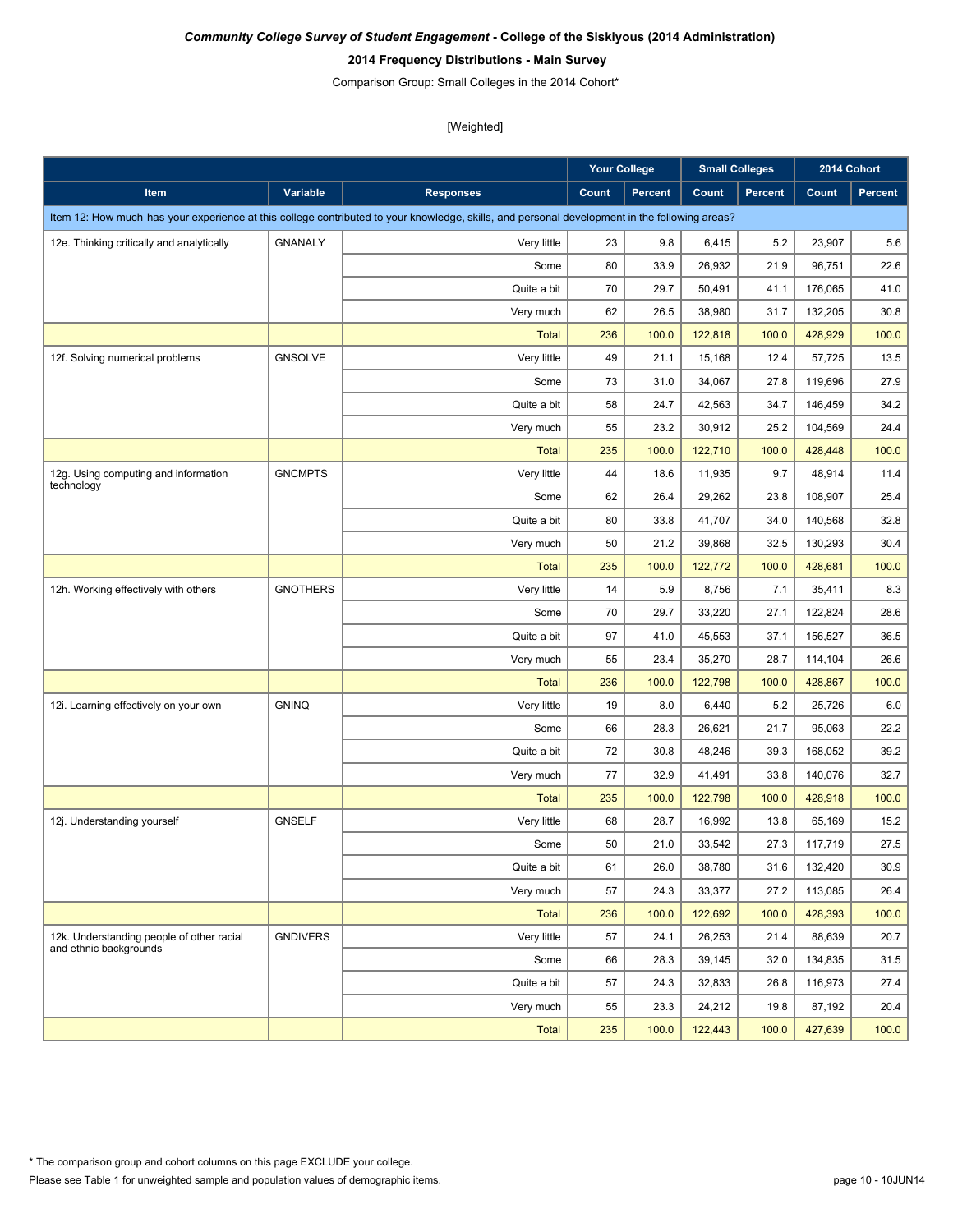### **2014 Frequency Distributions - Main Survey**

Comparison Group: Small Colleges in the 2014 Cohort\*

|                                                                         |                 |                                                                                                                                               | <b>Your College</b> |                |         | <b>Small Colleges</b> |         | 2014 Cohort |
|-------------------------------------------------------------------------|-----------------|-----------------------------------------------------------------------------------------------------------------------------------------------|---------------------|----------------|---------|-----------------------|---------|-------------|
| Item                                                                    | Variable        | <b>Responses</b>                                                                                                                              | Count               | <b>Percent</b> | Count   | <b>Percent</b>        | Count   | Percent     |
|                                                                         |                 | Item 12: How much has your experience at this college contributed to your knowledge, skills, and personal development in the following areas? |                     |                |         |                       |         |             |
| 12I. Developing a personal code of values                               | <b>GNETHICS</b> | Very little                                                                                                                                   | 66                  | 28.0           | 23,261  | 19.0                  | 89,100  | 20.8        |
| and ethics                                                              |                 | Some                                                                                                                                          | 63                  | 26.9           | 38,313  | 31.3                  | 133,078 | 31.1        |
|                                                                         |                 | Quite a bit                                                                                                                                   | 55                  | 23.6           | 35,211  | 28.7                  | 118,934 | 27.8        |
|                                                                         |                 | Very much                                                                                                                                     | 50                  | 21.5           | 25,715  | 21.0                  | 86,597  | 20.2        |
|                                                                         |                 | <b>Total</b>                                                                                                                                  | 234                 | 100.0          | 122,500 | 100.0                 | 427,709 | 100.0       |
| 12m. Contributing to the welfare of your                                | <b>GNCOMMUN</b> | Very little                                                                                                                                   | 86                  | 36.5           | 38,695  | 31.6                  | 145,842 | 34.2        |
| community                                                               |                 | Some                                                                                                                                          | 86                  | 36.4           | 43,100  | 35.2                  | 148,331 | 34.7        |
|                                                                         |                 | Quite a bit                                                                                                                                   | 33                  | 14.0           | 24,960  | 20.4                  | 82,393  | 19.3        |
|                                                                         |                 | Very much                                                                                                                                     | 31                  | 13.1           | 15,549  | 12.7                  | 50,466  | 11.8        |
|                                                                         |                 | <b>Total</b>                                                                                                                                  | 236                 | 100.0          | 122,304 | 100.0                 | 427,032 | 100.0       |
| 12n. Developing clearer career goals                                    | CARGOAL         | Very little                                                                                                                                   | 14                  | 6.1            | 13,583  | 11.1                  | 56,862  | 13.3        |
|                                                                         |                 | Some                                                                                                                                          | 90                  | 38.5           | 30,799  | 25.1                  | 113,187 | 26.4        |
|                                                                         |                 | Quite a bit                                                                                                                                   | 73                  | 31.2           | 41,561  | 33.9                  | 139,431 | 32.5        |
|                                                                         |                 | Very much                                                                                                                                     | 57                  | 24.2           | 36,803  | 30.0                  | 118,988 | 27.8        |
|                                                                         |                 | <b>Total</b>                                                                                                                                  | 235                 | 100.0          | 122,746 | 100.0                 | 428,467 | 100.0       |
| 12o. Gaining information about career                                   | <b>GAINCAR</b>  | Very little                                                                                                                                   | 32                  | 13.7           | 17,739  | 14.4                  | 74,857  | 17.4        |
| opportunities                                                           |                 | Some                                                                                                                                          | 98                  | 41.5           | 33,221  | 27.0                  | 121,551 | 28.3        |
|                                                                         |                 | Quite a bit                                                                                                                                   | 55                  | 23.3           | 38,005  | 30.9                  | 125,686 | 29.3        |
|                                                                         |                 | Very much                                                                                                                                     | 50                  | 21.5           | 33,925  | 27.6                  | 107,020 | 24.9        |
|                                                                         |                 | <b>Total</b>                                                                                                                                  | 235                 | 100.0          | 122,890 | 100.0                 | 429,114 | 100.0       |
| Item 13.1: How often do you use the following services at this college? |                 |                                                                                                                                               |                     |                |         |                       |         |             |
| 13.1a. Academic advising/planning                                       | <b>USEACAD</b>  | Don't know/N.A.                                                                                                                               | 18                  | 7.9            | 8,398   | 6.9                   | 30,443  | 7.2         |
| [SUPPORT]                                                               |                 | Rarely/Never                                                                                                                                  | 68                  | 29.5           | 34,657  | 28.6                  | 136,613 | 32.3        |
|                                                                         |                 | Sometimes                                                                                                                                     | 107                 | 46.7           | 56,363  | 46.5                  | 190,123 | 44.9        |
|                                                                         |                 | Often                                                                                                                                         | 37                  | 15.9           | 21,879  | 18.0                  | 66,237  | 15.6        |
|                                                                         |                 | <b>Total</b>                                                                                                                                  | 230                 | 100.0          | 121,297 | 100.0                 | 423,416 | 100.0       |
| 13.1b. Career counseling [SUPPORT]                                      | <b>USECACOU</b> | Don't know/N.A.                                                                                                                               | 38                  | 16.5           | 24,479  | 20.3                  | 84,449  | 20.0        |
|                                                                         |                 | Rarely/Never                                                                                                                                  | 111                 | 48.3           | 60,064  | 49.7                  | 212,176 | 50.4        |
|                                                                         |                 | Sometimes                                                                                                                                     | 50                  | 21.7           | 28,297  | 23.4                  | 97,688  | 23.2        |
|                                                                         |                 | Often                                                                                                                                         | 31                  | 13.4           | 7,947   | 6.6                   | 27,053  | 6.4         |
|                                                                         |                 | <b>Total</b>                                                                                                                                  | 230                 | 100.0          | 120,786 | 100.0                 | 421,366 | 100.0       |
| 13.1c. Job placement assistance                                         | <b>USEJOBPL</b> | Don't know/N.A.                                                                                                                               | 98                  | 42.8           | 46,265  | 38.6                  | 166,096 | 39.7        |
|                                                                         |                 | Rarely/Never                                                                                                                                  | 88                  | 38.3           | 55,522  | 46.3                  | 200,023 | 47.8        |
|                                                                         |                 | Sometimes                                                                                                                                     | 34                  | 15.0           | 13,385  | 11.2                  | 39,107  | 9.3         |
|                                                                         |                 | Often                                                                                                                                         | 9                   | 3.9            | 4,758   | 4.0                   | 13,142  | 3.1         |
|                                                                         |                 | Total                                                                                                                                         | 230                 | 100.0          | 119,930 | 100.0                 | 418,368 | 100.0       |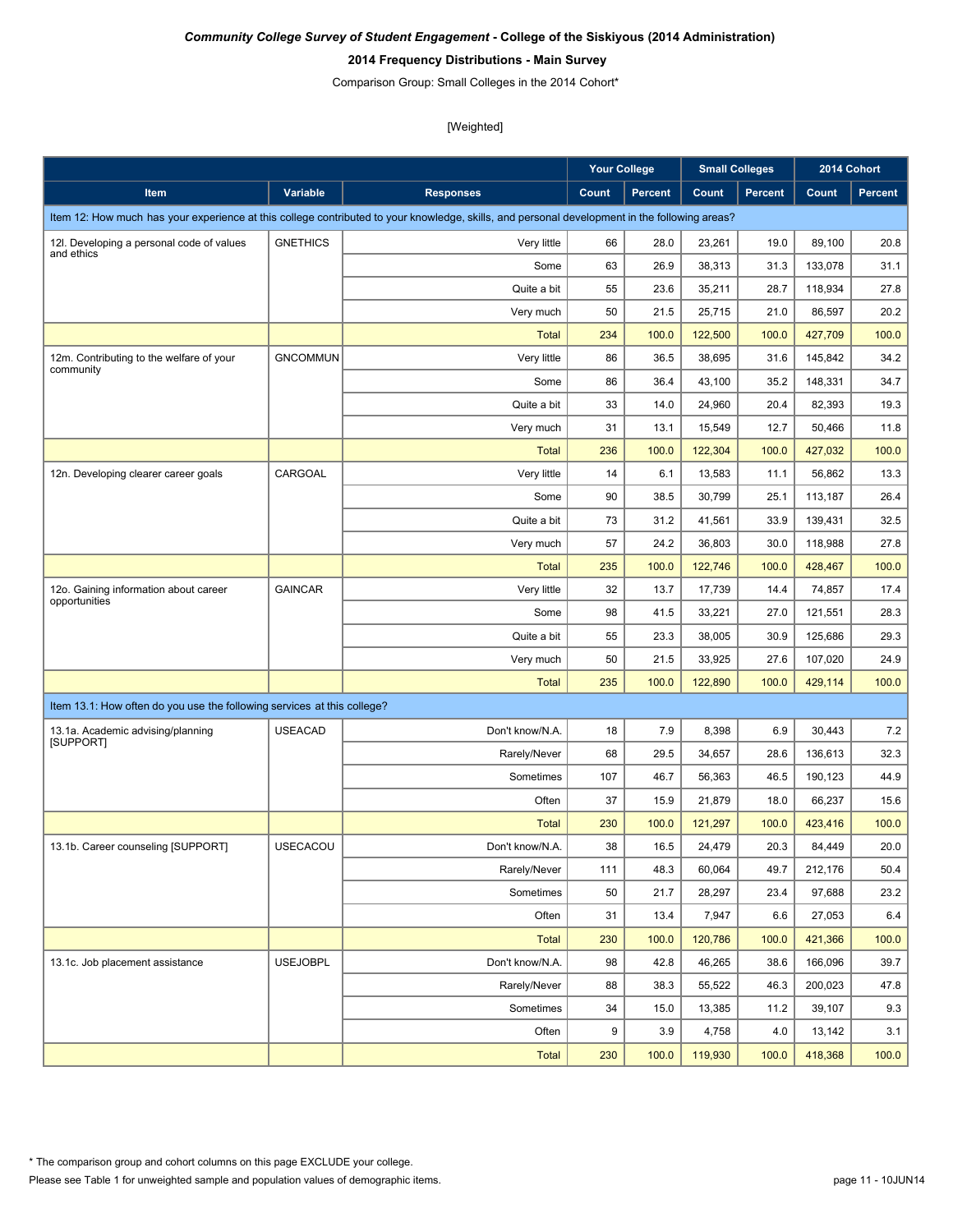### **2014 Frequency Distributions - Main Survey**

Comparison Group: Small Colleges in the 2014 Cohort\*

|                                                                         |                 |                  | <b>Your College</b> |                |         | <b>Small Colleges</b> |         | 2014 Cohort    |
|-------------------------------------------------------------------------|-----------------|------------------|---------------------|----------------|---------|-----------------------|---------|----------------|
| <b>Item</b>                                                             | <b>Variable</b> | <b>Responses</b> | Count               | <b>Percent</b> | Count   | Percent               | Count   | <b>Percent</b> |
| Item 13.1: How often do you use the following services at this college? |                 |                  |                     |                |         |                       |         |                |
| 13.1d. Peer or other tutoring [STUEFF]                                  | <b>USETUTOR</b> | Don't know/N.A.  | 55                  | 24.1           | 28,013  | 23.4                  | 98,294  | 23.5           |
|                                                                         |                 | Rarely/Never     | 109                 | 47.5           | 54,996  | 45.9                  | 192,905 | 46.2           |
|                                                                         |                 | Sometimes        | 43                  | 18.8           | 25,061  | 20.9                  | 87,156  | 20.9           |
|                                                                         |                 | Often            | 22                  | 9.6            | 11,652  | 9.7                   | 39,315  | 9.4            |
|                                                                         |                 | <b>Total</b>     | 229                 | 100.0          | 119,721 | 100.0                 | 417,670 | 100.0          |
| 13.1e. Skill labs (writing, math, etc.)                                 | <b>USELAB</b>   | Don't know/N.A.  | 52                  | 22.6           | 24,048  | 20.1                  | 86,105  | 20.7           |
| [STUEFF]                                                                |                 | Rarely/Never     | 71                  | 31.0           | 41,292  | 34.6                  | 153,455 | 36.8           |
|                                                                         |                 | Sometimes        | 56                  | 24.5           | 30,776  | 25.8                  | 103,807 | 24.9           |
|                                                                         |                 | Often            | 50                  | 22.0           | 23,331  | 19.5                  | 73,412  | 17.6           |
|                                                                         |                 | <b>Total</b>     | 229                 | 100.0          | 119,447 | 100.0                 | 416,779 | 100.0          |
| 13.1f. Child care                                                       | <b>USECHLD</b>  | Don't know/N.A.  | 125                 | 56.9           | 67,088  | 56.1                  | 232,776 | 55.8           |
|                                                                         |                 | Rarely/Never     | 66                  | 30.0           | 44,653  | 37.3                  | 161,700 | 38.8           |
|                                                                         |                 | Sometimes        | 17                  | 7.9            | 4,083   | 3.4                   | 12,381  | 3.0            |
|                                                                         |                 | Often            | 12                  | 5.3            | 3,848   | 3.2                   | 10,078  | 2.4            |
|                                                                         |                 | <b>Total</b>     | 220                 | 100.0          | 119,673 | 100.0                 | 416,935 | 100.0          |
| 13.1g. Financial aid advising                                           | <b>USEFAADV</b> | Don't know/N.A.  | 50                  | 22.1           | 17,731  | 14.8                  | 73,364  | 17.6           |
|                                                                         |                 | Rarely/Never     | 60                  | 26.5           | 32,590  | 27.2                  | 126,014 | 30.2           |
|                                                                         |                 | Sometimes        | 58                  | 25.4           | 42,492  | 35.5                  | 134,223 | 32.1           |
|                                                                         |                 | Often            | 59                  | 25.9           | 26,903  | 22.5                  | 83,925  | 20.1           |
|                                                                         |                 | <b>Total</b>     | 228                 | 100.0          | 119,716 | 100.0                 | 417,525 | 100.0          |
| 13.1h. Computer lab [STUEFF]                                            | <b>USECOMLB</b> | Don't know/N.A.  | 33                  | 14.4           | 13,641  | 11.4                  | 51,662  | 12.4           |
|                                                                         |                 | Rarely/Never     | 77                  | 33.5           | 27,746  | 23.2                  | 105,330 | 25.2           |
|                                                                         |                 | Sometimes        | 66                  | 28.6           | 37,966  | 31.7                  | 129,269 | 31.0           |
|                                                                         |                 | Often            | 54                  | 23.5           | 40,406  | 33.7                  | 131,397 | 31.5           |
|                                                                         |                 | <b>Total</b>     | 229                 | 100.0          | 119,759 | 100.0                 | 417,658 | 100.0          |
| 13.1i. Student organizations                                            | <b>USESTORG</b> | Don't know/N.A.  | 74                  | 34.4           | 39,467  | 33.2                  | 144,561 | 34.9           |
|                                                                         |                 | Rarely/Never     | 101                 | 47.1           | 52,716  | 44.3                  | 189,392 | 45.7           |
|                                                                         |                 | Sometimes        | 28                  | 12.9           | 18,061  | 15.2                  | 55,199  | 13.3           |
|                                                                         |                 | Often            | 12                  | 5.7            | 8,729   | 7.3                   | 25,407  | 6.1            |
|                                                                         |                 | <b>Total</b>     | 214                 | 100.0          | 118,972 | 100.0                 | 414,559 | 100.0          |
| 13.1j. Transfer credit assistance                                       | <b>USETRCRD</b> | Don't know/N.A.  | 70                  | 31.3           | 42,372  | 35.4                  | 142,125 | 34.0           |
|                                                                         |                 | Rarely/Never     | 87                  | 38.8           | 43,434  | 36.3                  | 159,693 | 38.2           |
|                                                                         |                 | Sometimes        | 41                  | 18.3           | 24,266  | 20.3                  | 83,709  | 20.0           |
|                                                                         |                 | Often            | 26                  | 11.6           | 9,733   | 8.1                   | 32,359  | 7.7            |
|                                                                         |                 | <b>Total</b>     | 224                 | 100.0          | 119,804 | 100.0                 | 417,886 | 100.0          |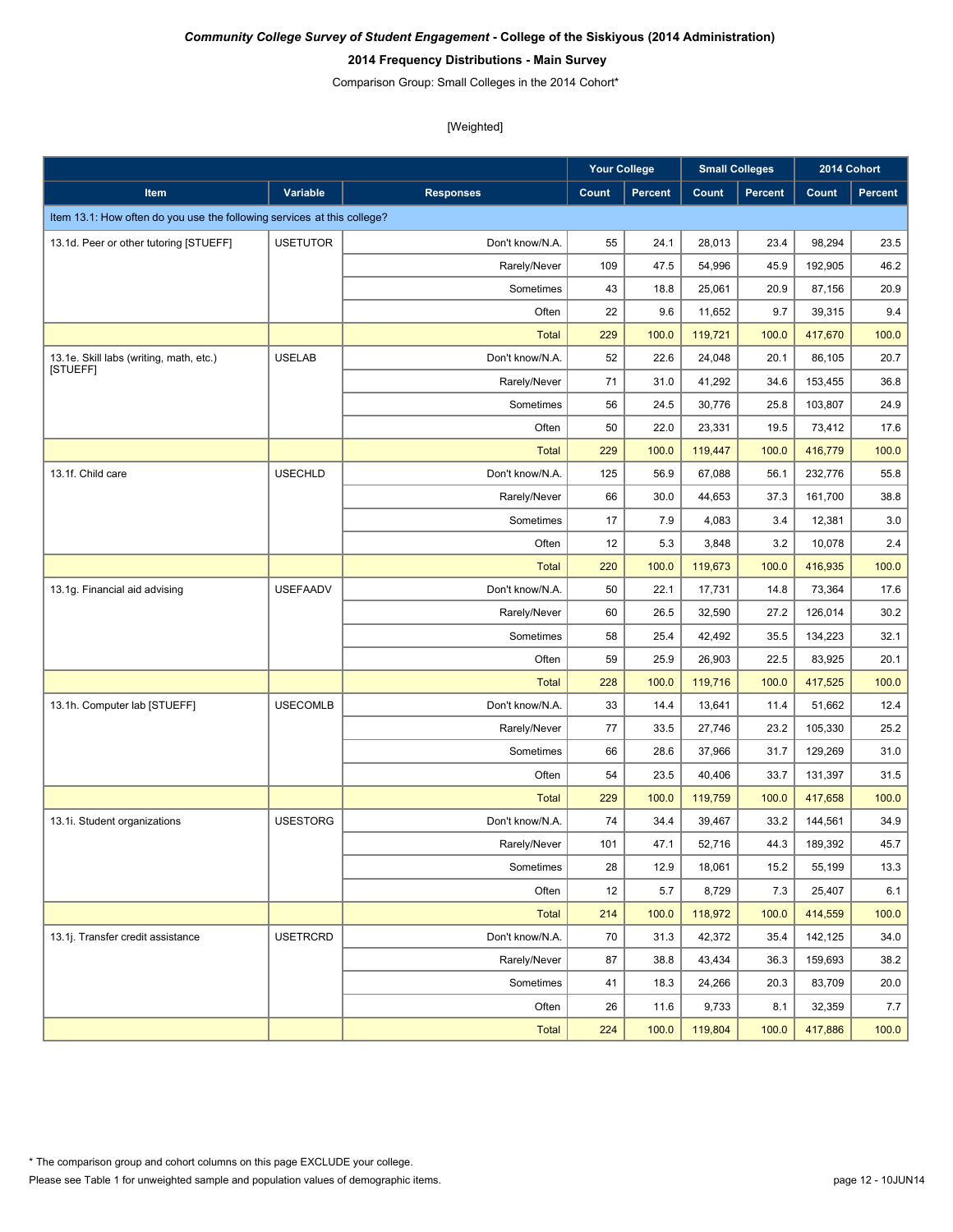### **2014 Frequency Distributions - Main Survey**

Comparison Group: Small Colleges in the 2014 Cohort\*

|                                                                               |                 |                  | <b>Your College</b> |                | <b>Small Colleges</b> |                | 2014 Cohort |                |
|-------------------------------------------------------------------------------|-----------------|------------------|---------------------|----------------|-----------------------|----------------|-------------|----------------|
| Item                                                                          | Variable        | <b>Responses</b> | Count               | <b>Percent</b> | Count                 | <b>Percent</b> | Count       | <b>Percent</b> |
| Item 13.1: How often do you use the following services at this college?       |                 |                  |                     |                |                       |                |             |                |
| 13.1k. Services to students with disabilities                                 | <b>USEDISAB</b> | Don't know/N.A.  | 103                 | 45.1           | 66,910                | 55.7           | 231,963     | 55.4           |
|                                                                               |                 | Rarely/Never     | 83                  | 36.1           | 40,247                | 33.5           | 145,440     | 34.7           |
|                                                                               |                 | Sometimes        | 21                  | 9.4            | 7,119                 | 5.9            | 22,165      | $5.3\,$        |
|                                                                               |                 | Often            | 21                  | 9.4            | 5,921                 | 4.9            | 19,147      | 4.6            |
|                                                                               |                 | <b>Total</b>     | 229                 | 100.0          | 120,196               | 100.0          | 418,715     | 100.0          |
| Item 13.2: How satisfied are you with the following services at this college? |                 |                  |                     |                |                       |                |             |                |
| 13.2a. Academic advising/planning                                             | <b>SATACAD</b>  | N.A.             | 12                  | 5.3            | 16,042                | 13.5           | 63,889      | 15.5           |
|                                                                               |                 | Not at all       | 18                  | 7.9            | 9,469                 | 8.0            | 40,836      | 9.9            |
|                                                                               |                 | Somewhat         | 118                 | 50.9           | 49,026                | 41.4           | 175,985     | 42.7           |
|                                                                               |                 | Very             | 83                  | 36.0           | 43,877                | 37.1           | 131,742     | 31.9           |
|                                                                               |                 | <b>Total</b>     | 231                 | 100.0          | 118,415               | 100.0          | 412,451     | 100.0          |
| 13.2b. Career counseling                                                      | SATCACOU        | N.A.             | 62                  | 26.8           | 46,548                | 39.7           | 168,182     | 41.2           |
|                                                                               |                 | Not at all       | 30                  | 12.8           | 14,798                | 12.6           | 53,127      | 13.0           |
|                                                                               |                 | Somewhat         | 75                  | 32.5           | 33,327                | 28.4           | 114,684     | 28.1           |
|                                                                               |                 | Very             | 65                  | 28.0           | 22,714                | 19.3           | 72,235      | 17.7           |
|                                                                               |                 | <b>Total</b>     | 231                 | 100.0          | 117,387               | 100.0          | 408,227     | 100.0          |
| 13.2c. Job placement assistance                                               | SATJOBPL        | N.A.             | 113                 | 49.0           | 66,953                | 57.6           | 249,518     | 61.8           |
|                                                                               |                 | Not at all       | 43                  | 18.8           | 16,039                | 13.8           | 55,283      | 13.7           |
|                                                                               |                 | Somewhat         | 51                  | 22.0           | 21,504                | 18.5           | 66,301      | 16.4           |
|                                                                               |                 | Very             | 24                  | 10.3           | 11,650                | 10.0           | 32,580      | 8.1            |
|                                                                               |                 | <b>Total</b>     | 231                 | 100.0          | 116,145               | 100.0          | 403,681     | 100.0          |
| 13.2d. Peer or other tutoring                                                 | <b>SATTUTOR</b> | N.A.             | 93                  | 40.2           | 51,121                | 44.0           | 183,923     | 45.5           |
|                                                                               |                 | Not at all       | 22                  | 9.7            | 10,742                | 9.2            | 36,429      | 9.0            |
|                                                                               |                 | Somewhat         | 58                  | 25.1           | 28,271                | 24.3           | 99,476      | 24.6           |
|                                                                               |                 | Very             | 58                  | 25.0           | 26,038                | 22.4           | 84,120      | 20.8           |
|                                                                               |                 | <b>Total</b>     | 231                 | 100.0          | 116,172               | 100.0          | 403,949     | 100.0          |
| 13.2e. Skill labs (writing, math, etc.)                                       | <b>SATLAB</b>   | N.A.             | 69                  | 30.1           | 42,232                | 36.5           | 157,652     | 39.2           |
|                                                                               |                 | Not at all       | 21                  | 8.9            | 8,025                 | 6.9            | 28,402      | 7.1            |
|                                                                               |                 | Somewhat         | 59                  | 25.6           | 33,991                | 29.4           | 114,416     | 28.4           |
|                                                                               |                 | Very             | 81                  | 35.3           | 31,481                | 27.2           | 102,018     | 25.3           |
|                                                                               |                 | <b>Total</b>     | 231                 | 100.0          | 115,729               | 100.0          | 402,488     | 100.0          |
| 13.2f. Child care                                                             | <b>SATCHLD</b>  | N.A.             | 142                 | 64.0           | 86,903                | 75.3           | 311,569     | 77.7           |
|                                                                               |                 | Not at all       | 18                  | 7.9            | 11,992                | 10.4           | 38,980      | 9.7            |
|                                                                               |                 | Somewhat         | 39                  | 17.4           | 9,497                 | 8.2            | 30,222      | $7.5$          |
|                                                                               |                 | Very             | 24                  | 10.6           | 6,996                 | 6.1            | 20,120      | $5.0\,$        |
|                                                                               |                 | Total            | 222                 | 100.0          | 115,389               | 100.0          | 400,892     | 100.0          |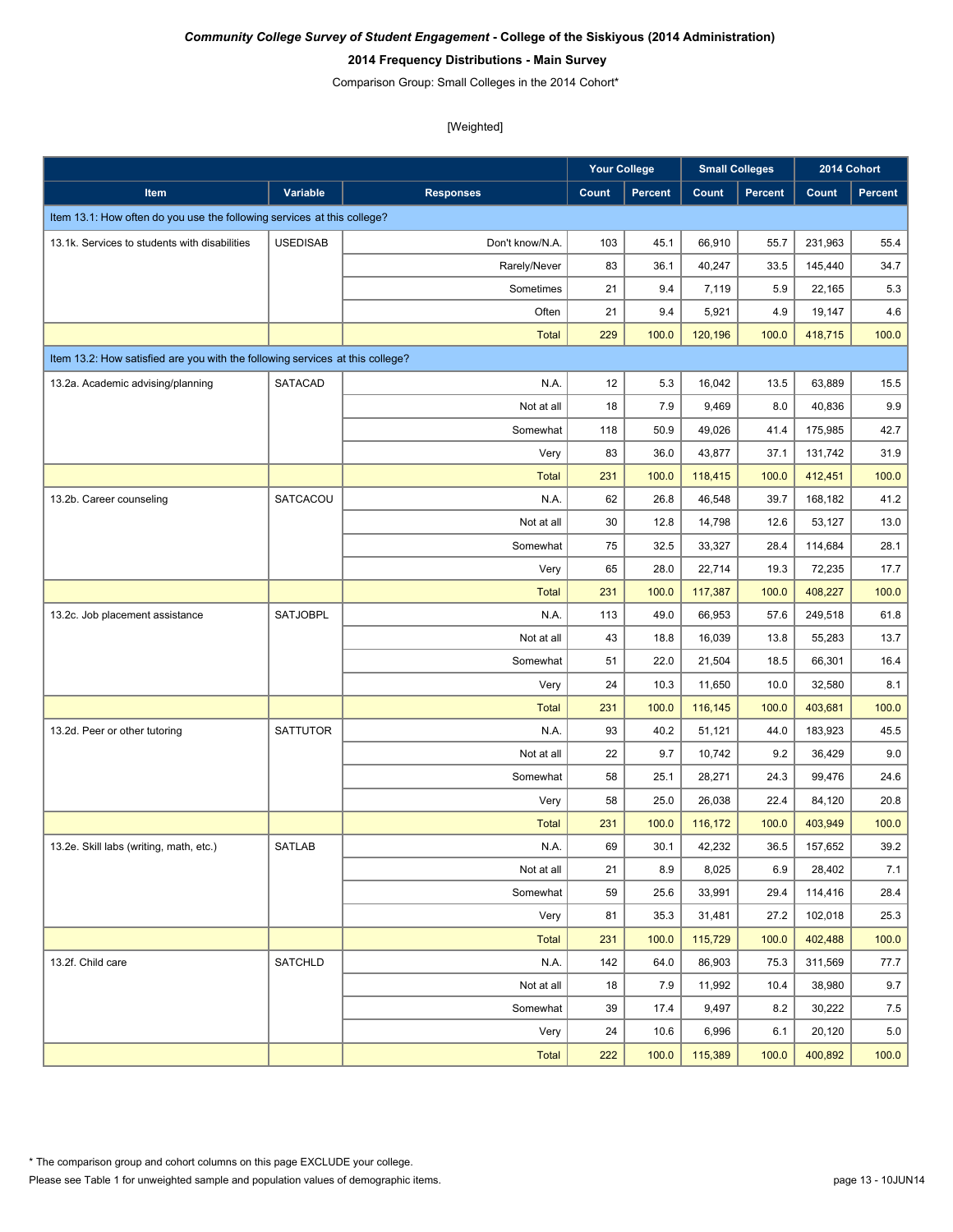#### **2014 Frequency Distributions - Main Survey**

Comparison Group: Small Colleges in the 2014 Cohort\*

[Weighted]

|                                                                               |                 |                  | <b>Your College</b> |                | <b>Small Colleges</b> |                |         | 2014 Cohort |
|-------------------------------------------------------------------------------|-----------------|------------------|---------------------|----------------|-----------------------|----------------|---------|-------------|
| Item                                                                          | Variable        | <b>Responses</b> | Count               | <b>Percent</b> | Count                 | <b>Percent</b> | Count   | Percent     |
| Item 13.2: How satisfied are you with the following services at this college? |                 |                  |                     |                |                       |                |         |             |
| 13.2g. Financial aid advising                                                 | SATFAADV        | N.A.             | 43                  | 19.3           | 26,963                | 23.2           | 115,712 | 28.7        |
|                                                                               |                 | Not at all       | 60                  | 26.9           | 12,891                | 11.1           | 50,236  | 12.4        |
|                                                                               |                 | Somewhat         | 59                  | 26.0           | 33,978                | 29.2           | 114,764 | 28.4        |
|                                                                               |                 | Very             | 62                  | 27.7           | 42,340                | 36.4           | 123,024 | 30.5        |
|                                                                               |                 | <b>Total</b>     | 225                 | 100.0          | 116,172               | 100.0          | 403,736 | 100.0       |
| 13.2h. Computer lab                                                           | <b>SATCOMLB</b> | N.A.             | 46                  | 20.3           | 22.175                | 19.1           | 88,737  | 22.0        |
|                                                                               |                 | Not at all       | 21                  | 9.3            | 6,074                 | 5.2            | 21,415  | 5.3         |
|                                                                               |                 | Somewhat         | 73                  | 32.3           | 33,639                | 28.9           | 115,436 | 28.6        |
|                                                                               |                 | Very             | 86                  | 38.1           | 54,333                | 46.7           | 178,621 | 44.2        |
|                                                                               |                 | <b>Total</b>     | 226                 | 100.0          | 116,222               | 100.0          | 404,210 | 100.0       |
| 13.2i. Student organizations                                                  | <b>SATSTORG</b> | N.A.             | 107                 | 47.6           | 61,160                | 53.1           | 228,844 | 57.3        |
|                                                                               |                 | Not at all       | 29                  | 12.8           | 11,661                | 10.1           | 39,991  | 10.0        |
|                                                                               |                 | Somewhat         | 57                  | 25.6           | 26,588                | 23.1           | 83,912  | 21.0        |
|                                                                               |                 | Very             | 31                  | 14.0           | 15,762                | 13.7           | 46,621  | 11.7        |
|                                                                               |                 | <b>Total</b>     | 224                 | 100.0          | 115,171               | 100.0          | 399,369 | 100.0       |
| 13.2j. Transfer credit assistance                                             | <b>SATTRCRD</b> | N.A.             | 91                  | 39.6           | 57,185                | 49.3           | 202,979 | 50.3        |
|                                                                               |                 | Not at all       | 24                  | 10.3           | 12,814                | 11.0           | 45,521  | 11.3        |
|                                                                               |                 | Somewhat         | 74                  | 32.1           | 25,857                | 22.3           | 90,595  | 22.5        |
|                                                                               |                 | Very             | 42                  | 18.1           | 20,253                | 17.4           | 64,194  | 15.9        |
|                                                                               |                 | <b>Total</b>     | 231                 | 100.0          | 116,110               | 100.0          | 403,289 | 100.0       |
| 13.2k. Services to students with disabilities                                 | <b>SATDISAB</b> | N.A.             | 126                 | 56.1           | 82,040                | 70.8           | 293,784 | 73.0        |
|                                                                               |                 | Not at all       | 18                  | 7.8            | 9,004                 | 7.8            | 30,499  | 7.6         |
|                                                                               |                 | Somewhat         | 45                  | 19.8           | 12,628                | 10.9           | 40,115  | 10.0        |
|                                                                               |                 | Very             | 37                  | 16.3           | 12,204                | 10.5           | 37,909  | 9.4         |
|                                                                               |                 | <b>Total</b>     | 225                 | 100.0          | 115,876               | 100.0          | 402,307 | 100.0       |
| Item 13.3: How important are the following services to you at this college?   |                 |                  |                     |                |                       |                |         |             |
| 13.3a. Academic advising/planning                                             | <b>IMPACAD</b>  | Not at all       | 19                  | 8.3            | 9,479                 | 8.1            | 34,820  | $8.5\,$     |
|                                                                               |                 | Somewhat         | 78                  | 34.3           | 30,844                | 26.2           | 105,300 | 25.7        |
|                                                                               |                 | Very             | 130                 | 57.4           | 77,286                | 65.7           | 269,252 | 65.8        |
|                                                                               |                 | <b>Total</b>     | 227                 | 100.0          | 117,608               | 100.0          | 409,372 | 100.0       |
| 13.3b. Career counseling                                                      | <b>IMPCACOU</b> | Not at all       | 27                  | 12.1           | 23,127                | 19.9           | 78,839  | 19.5        |
|                                                                               |                 | Somewhat         | 70                  | 31.1           | 35,122                | 30.2           | 115,592 | 28.6        |
|                                                                               |                 | Very             | 128                 | 56.8           | 58,040                | 49.9           | 209,968 | 51.9        |
|                                                                               |                 | <b>Total</b>     | 225                 | 100.0          | 116,289               | 100.0          | 404,399 | 100.0       |
| 13.3c. Job placement assistance                                               | <b>IMPJOBPL</b> | Not at all       | 63                  | 28.0           | 34,289                | 29.8           | 124,935 | 31.3        |
|                                                                               |                 | Somewhat         | 92                  | 40.8           | 31,953                | 27.8           | 114,005 | 28.5        |
|                                                                               |                 | Very             | 71                  | 31.2           | 48,776                | 42.4           | 160,839 | 40.2        |
|                                                                               |                 | <b>Total</b>     | 226                 | 100.0          | 115,019               | 100.0          | 399,778 | 100.0       |

\* The comparison group and cohort columns on this page EXCLUDE your college.

Please see Table 1 for unweighted sample and population values of demographic items.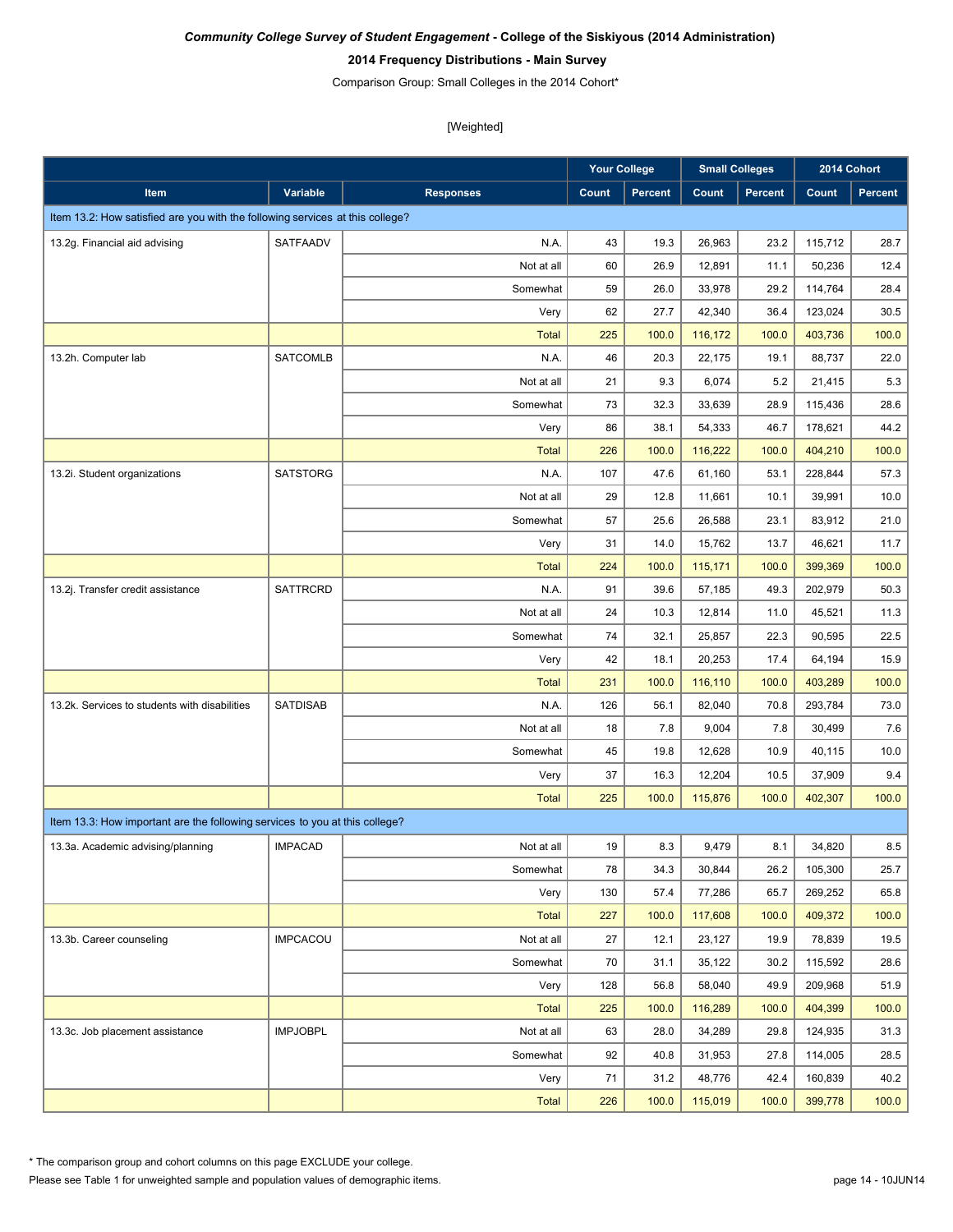### **2014 Frequency Distributions - Main Survey**

Comparison Group: Small Colleges in the 2014 Cohort\*

[Weighted]

|                                                                             |                 |                                                                                                                  | <b>Your College</b> |                | <b>Small Colleges</b> |                |         | 2014 Cohort    |
|-----------------------------------------------------------------------------|-----------------|------------------------------------------------------------------------------------------------------------------|---------------------|----------------|-----------------------|----------------|---------|----------------|
| Item                                                                        | Variable        | <b>Responses</b>                                                                                                 | Count               | <b>Percent</b> | Count                 | <b>Percent</b> | Count   | <b>Percent</b> |
| Item 13.3: How important are the following services to you at this college? |                 |                                                                                                                  |                     |                |                       |                |         |                |
| 13.3d. Peer or other tutoring                                               | <b>IMPTUTOR</b> | Not at all                                                                                                       | 61                  | 27.1           | 29,518                | 25.7           | 102,254 | 25.6           |
|                                                                             |                 | Somewhat                                                                                                         | 70                  | 30.9           | 35,958                | 31.3           | 125,728 | 31.4           |
|                                                                             |                 | Very                                                                                                             | 95                  | 42.0           | 49,457                | 43.0           | 171,810 | 43.0           |
|                                                                             |                 | <b>Total</b>                                                                                                     | 226                 | 100.0          | 114,932               | 100.0          | 399,792 | 100.0          |
| 13.3e. Skill labs (writing, math, etc.)                                     | <b>IMPLAB</b>   | Not at all                                                                                                       | 49                  | 21.6           | 24,821                | 21.7           | 89,134  | 22.4           |
|                                                                             |                 | Somewhat                                                                                                         | 81                  | 35.8           | 36,139                | 31.6           | 123,200 | 31.0           |
|                                                                             |                 | Very                                                                                                             | 96                  | 42.6           | 53,473                | 46.7           | 185,718 | 46.7           |
|                                                                             |                 | <b>Total</b>                                                                                                     | 225                 | 100.0          | 114,433               | 100.0          | 398,052 | 100.0          |
| 13.3f. Child care                                                           | <b>IMPCHLD</b>  | Not at all                                                                                                       | 100                 | 46.0           | 60,699                | 53.2           | 214,530 | 54.1           |
|                                                                             |                 | Somewhat                                                                                                         | 60                  | 27.9           | 21,367                | 18.7           | 73,836  | 18.6           |
|                                                                             |                 | Very                                                                                                             | 57                  | 26.1           | 31,981                | 28.0           | 108,016 | 27.3           |
|                                                                             |                 | <b>Total</b>                                                                                                     | 217                 | 100.0          | 114,047               | 100.0          | 396,383 | 100.0          |
| 13.3g. Financial aid advising                                               | <b>IMPFAADV</b> | Not at all                                                                                                       | 41                  | 18.5           | 17,103                | 14.8           | 68,686  | 17.2           |
|                                                                             |                 | Somewhat                                                                                                         | 53                  | 24.1           | 20,475                | 17.8           | 71,398  | 17.8           |
|                                                                             |                 | Very                                                                                                             | 126                 | 57.4           | 77,709                | 67.4           | 260,188 | 65.0           |
|                                                                             |                 | <b>Total</b>                                                                                                     | 219                 | 100.0          | 115,287               | 100.0          | 400,271 | 100.0          |
| 13.3h. Computer lab                                                         | <b>IMPCOMLB</b> | Not at all                                                                                                       | 34                  | 15.0           | 15,623                | 13.5           | 59,294  | 14.8           |
|                                                                             |                 | Somewhat                                                                                                         | 81                  | 35.8           | 30,125                | 26.1           | 106,353 | 26.5           |
|                                                                             |                 | Very                                                                                                             | 111                 | 49.1           | 69,567                | 60.3           | 235,456 | 58.7           |
|                                                                             |                 | <b>Total</b>                                                                                                     | 226                 | 100.0          | 115,315               | 100.0          | 401,104 | 100.0          |
| 13.3i. Student organizations                                                | <b>IMPSTORG</b> | Not at all                                                                                                       | 80                  | 37.4           | 41,819                | 36.7           | 149,912 | 37.9           |
|                                                                             |                 | Somewhat                                                                                                         | 97                  | 45.1           | 41,162                | 36.2           | 141,202 | 35.7           |
|                                                                             |                 | Very                                                                                                             | 38                  | 17.6           | 30,841                | 27.1           | 103,992 | 26.3           |
|                                                                             |                 | <b>Total</b>                                                                                                     | 215                 | 100.0          | 113,822               | 100.0          | 395,106 | 100.0          |
| 13.3j. Transfer credit assistance                                           | <b>IMPTRCRD</b> | Not at all                                                                                                       | 61                  | 28.2           | 31,902                | 27.8           | 105,236 | 26.3           |
|                                                                             |                 | Somewhat                                                                                                         | 68                  | 31.4           | 26,219                | 22.8           | 89,594  | 22.4           |
|                                                                             |                 | Very                                                                                                             | 87                  | 40.4           | 56,762                | 49.4           | 204,610 | 51.2           |
|                                                                             |                 | <b>Total</b>                                                                                                     | 217                 | 100.0          | 114,884               | 100.0          | 399,440 | 100.0          |
| 13.3k. Services to students with disabilities                               | <b>IMPDISAB</b> | Not at all                                                                                                       | 74                  | 33.5           | 44,292                | 38.6           | 156,732 | 39.3           |
|                                                                             |                 | Somewhat                                                                                                         | 50                  | 22.7           | 18,354                | 16.0           | 62,981  | 15.8           |
|                                                                             |                 | Very                                                                                                             | 97                  | 43.9           | 51,998                | 45.4           | 178,735 | 44.9           |
|                                                                             |                 | <b>Total</b>                                                                                                     | 221                 | 100.0          | 114,643               | 100.0          | 398,447 | 100.0          |
|                                                                             |                 | Item 14: How likely is it that the following issues would cause you to withdraw from class or from this college? |                     |                |                       |                |         |                |
| 14a. Working full-time                                                      | <b>WRKFULL</b>  | Not likely                                                                                                       | 73                  | 30.9           | 49,804                | 40.5           | 165,769 | 38.6           |
|                                                                             |                 | Somewhat likely                                                                                                  | 48                  | 20.6           | 26,695                | 21.7           | 93,339  | 21.8           |
|                                                                             |                 | Likely                                                                                                           | 58                  | 24.5           | 21,770                | 17.7           | 79,350  | 18.5           |
|                                                                             |                 | Very likely                                                                                                      | 57                  | 24.0           | 24,717                | 20.1           | 90,584  | 21.1           |
|                                                                             |                 | <b>Total</b>                                                                                                     | 236                 | 100.0          | 122,985               | 100.0          | 429,043 | 100.0          |

\* The comparison group and cohort columns on this page EXCLUDE your college.

Please see Table 1 for unweighted sample and population values of demographic items.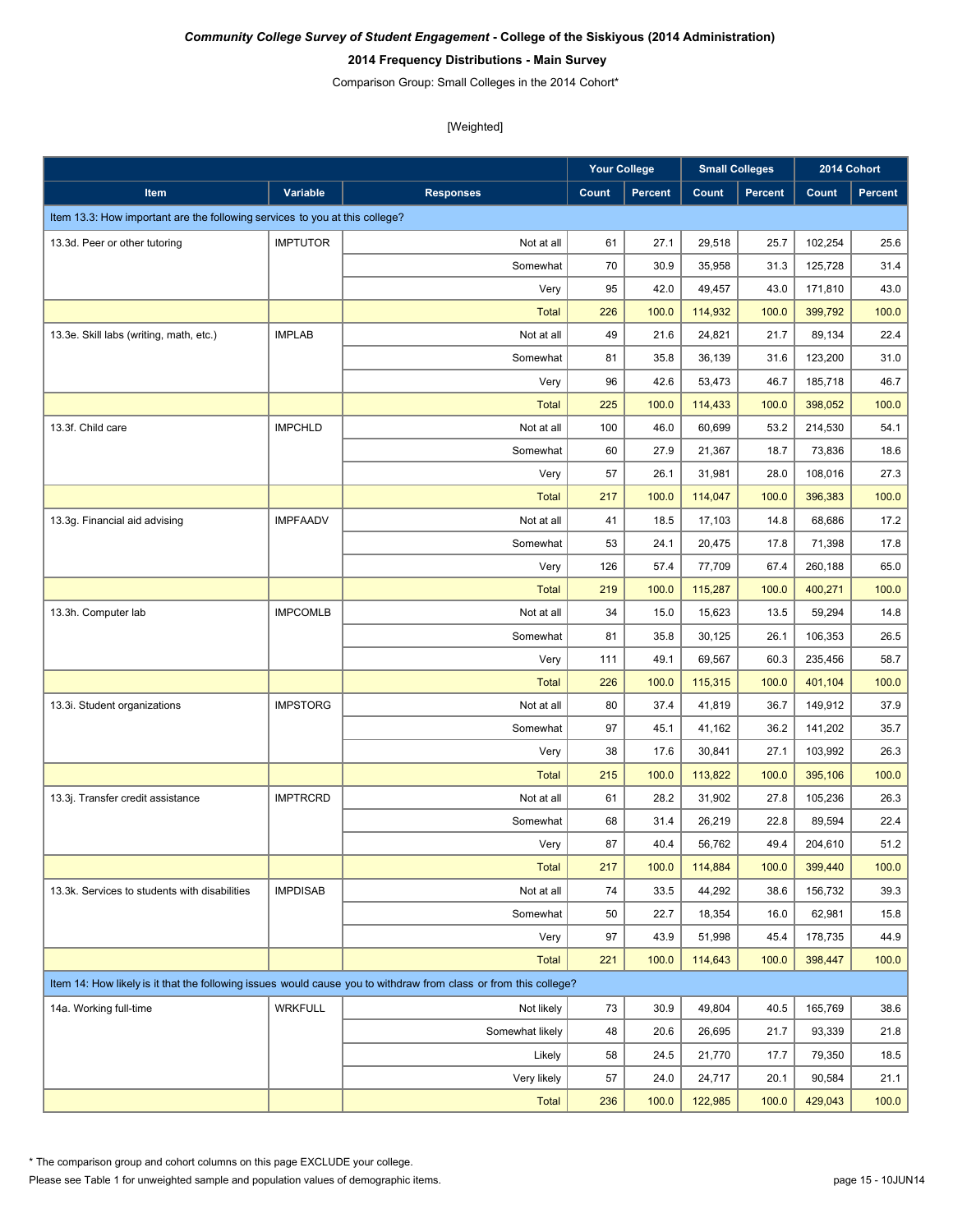### **2014 Frequency Distributions - Main Survey**

Comparison Group: Small Colleges in the 2014 Cohort\*

|                                                                                             |                 |                                                                                                                  | <b>Your College</b> |                |         | <b>Small Colleges</b> |         | 2014 Cohort |
|---------------------------------------------------------------------------------------------|-----------------|------------------------------------------------------------------------------------------------------------------|---------------------|----------------|---------|-----------------------|---------|-------------|
| <b>Item</b>                                                                                 | Variable        | <b>Responses</b>                                                                                                 | Count               | <b>Percent</b> | Count   | <b>Percent</b>        | Count   | Percent     |
|                                                                                             |                 | Item 14: How likely is it that the following issues would cause you to withdraw from class or from this college? |                     |                |         |                       |         |             |
| 14b. Caring for dependents                                                                  | CAREDEP         | Not likely                                                                                                       | 101                 | 43.1           | 59,559  | 48.5                  | 208,392 | 48.7        |
|                                                                                             |                 | Somewhat likely                                                                                                  | 48                  | 20.3           | 28,387  | 23.1                  | 96,781  | 22.6        |
|                                                                                             |                 | Likely                                                                                                           | 40                  | 16.9           | 19,484  | 15.9                  | 69,466  | 16.2        |
|                                                                                             |                 | Very likely                                                                                                      | 46                  | 19.8           | 15,287  | 12.5                  | 53,261  | 12.4        |
|                                                                                             |                 | <b>Total</b>                                                                                                     | 235                 | 100.0          | 122,717 | 100.0                 | 427,900 | 100.0       |
| 14c. Academically unprepared                                                                | <b>ACADUNP</b>  | Not likely                                                                                                       | 143                 | 60.7           | 72,177  | 59.0                  | 242,553 | 56.9        |
|                                                                                             |                 | Somewhat likely                                                                                                  | 69                  | 29.5           | 27,813  | 22.7                  | 100,038 | 23.5        |
|                                                                                             |                 | Likely                                                                                                           | 12                  | 5.1            | 14,158  | 11.6                  | 52,782  | 12.4        |
|                                                                                             |                 | Very likely                                                                                                      | 11                  | 4.8            | 8,164   | 6.7                   | 31,121  | 7.3         |
|                                                                                             |                 | <b>Total</b>                                                                                                     | 235                 | 100.0          | 122,312 | 100.0                 | 426,493 | 100.0       |
| 14d. Lack of finances                                                                       | <b>LACKFIN</b>  | Not likely                                                                                                       | 64                  | 27.2           | 36,195  | 29.5                  | 125,122 | 29.3        |
|                                                                                             |                 | Somewhat likely                                                                                                  | 43                  | 18.4           | 27,839  | 22.7                  | 96,936  | 22.7        |
|                                                                                             |                 | Likely                                                                                                           | 66                  | 27.9           | 23,764  | 19.4                  | 83,354  | 19.5        |
|                                                                                             |                 | Very likely                                                                                                      | 62                  | 26.5           | 34,861  | 28.4                  | 122,247 | 28.6        |
|                                                                                             |                 | <b>Total</b>                                                                                                     | 236                 | 100.0          | 122,660 | 100.0                 | 427,660 | 100.0       |
| 14e. Transfer to a 4-year college or<br>university                                          | <b>TRANSFER</b> | Not likely                                                                                                       | 71                  | 30.1           | 50,018  | 40.8                  | 146,576 | 34.3        |
|                                                                                             |                 | Somewhat likely                                                                                                  | 36                  | 15.2           | 22,885  | 18.7                  | 77,212  | 18.0        |
|                                                                                             |                 | Likely                                                                                                           | 37                  | 15.8           | 20,303  | 16.5                  | 77,285  | 18.1        |
|                                                                                             |                 | Very likely                                                                                                      | 92                  | 38.9           | 29,476  | 24.0                  | 126,744 | 29.6        |
|                                                                                             |                 | <b>Total</b>                                                                                                     | 236                 | 100.0          | 122,683 | 100.0                 | 427,817 | 100.0       |
| Item 15                                                                                     |                 |                                                                                                                  |                     |                |         |                       |         |             |
| 15. How supportive are your friends of your                                                 | <b>FRNDSUPP</b> | Not very                                                                                                         | 18                  | 7.8            | 4,555   | 3.7                   | 17,447  | 4.1         |
| attending this college?                                                                     |                 | Somewhat                                                                                                         | 45                  | 19.1           | 20,297  | 16.5                  | 77,620  | 18.1        |
|                                                                                             |                 | Quite a bit                                                                                                      | 62                  | 26.3           | 34,065  | 27.7                  | 119,480 | 27.8        |
|                                                                                             |                 | Extremely                                                                                                        | 110                 | 46.8           | 64,205  | 52.1                  | 214,988 | 50.1        |
|                                                                                             |                 | <b>Total</b>                                                                                                     | 234                 | 100.0          | 123,123 | 100.0                 | 429.536 | 100.0       |
| Item 16                                                                                     |                 |                                                                                                                  |                     |                |         |                       |         |             |
| 16. How supportive is your immediate family                                                 | <b>FAMSUPP</b>  | Not very                                                                                                         | $\overline{7}$      | 2.9            | 3,263   | 2.7                   | 12,832  | 3.0         |
| of your attending this college?                                                             |                 | Somewhat                                                                                                         | 44                  | 18.7           | 11.811  | 9.6                   | 45,097  | 10.5        |
|                                                                                             |                 | Quite a bit                                                                                                      | 43                  | 18.2           | 22,949  | 18.7                  | 83,474  | 19.5        |
|                                                                                             |                 | Extremely                                                                                                        | 141                 | 60.3           | 84,730  | 69.0                  | 286,831 | 67.0        |
|                                                                                             |                 | <b>Total</b>                                                                                                     | 234                 | 100.0          | 122,753 | 100.0                 | 428,234 | 100.0       |
| Item 17: Indicate which of the following are your reasons/goals for attending this college. |                 |                                                                                                                  |                     |                |         |                       |         |             |
| 17a. Complete a certificate program                                                         | <b>CERTPRGM</b> | Not a goal                                                                                                       | 83                  | 36.7           | 53,784  | 44.4                  | 200,646 | 47.6        |
|                                                                                             |                 | Secondary goal                                                                                                   | 64                  | 28.3           | 24,397  | 20.1                  | 88,307  | 20.9        |
|                                                                                             |                 | Primary goal                                                                                                     | 79                  | 35.0           | 42,959  | 35.5                  | 132,875 | 31.5        |
|                                                                                             |                 | <b>Total</b>                                                                                                     | 225                 | 100.0          | 121,140 | 100.0                 | 421,828 | 100.0       |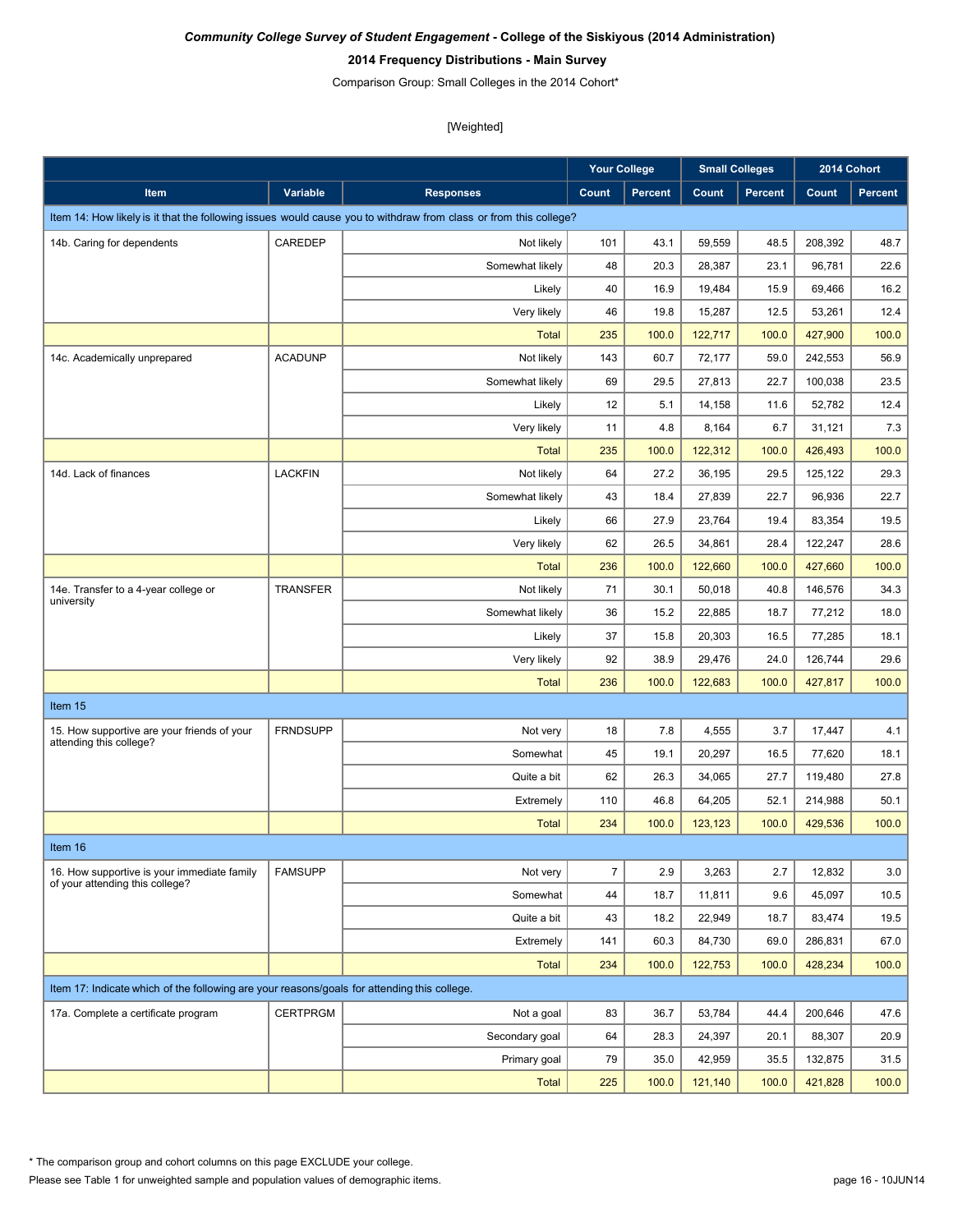#### **2014 Frequency Distributions - Main Survey**

Comparison Group: Small Colleges in the 2014 Cohort\*

|                                                                                                   |                 |                  | <b>Your College</b> |                |         | <b>Small Colleges</b> |         | 2014 Cohort    |
|---------------------------------------------------------------------------------------------------|-----------------|------------------|---------------------|----------------|---------|-----------------------|---------|----------------|
| Item                                                                                              | Variable        | <b>Responses</b> | Count               | <b>Percent</b> | Count   | <b>Percent</b>        | Count   | <b>Percent</b> |
| Item 17: Indicate which of the following are your reasons/goals for attending this college.       |                 |                  |                     |                |         |                       |         |                |
| 17b. Obtain an associate degree                                                                   | ASSOCDEG        | Not a goal       | 23                  | 10.1           | 17,824  | 14.6                  | 69,749  | 16.4           |
|                                                                                                   |                 | Secondary goal   | 49                  | 21.1           | 22,249  | 18.3                  | 88,201  | 20.8           |
|                                                                                                   |                 | Primary goal     | 158                 | 68.8           | 81,836  | 67.1                  | 266,808 | 62.8           |
|                                                                                                   |                 | Total            | 230                 | 100.0          | 121.909 | 100.0                 | 424,758 | 100.0          |
| 17c. Transfer to a 4-year college or<br>university                                                | TR4YR           | Not a goal       | 54                  | 23.6           | 41,571  | 34.2                  | 108,848 | 25.7           |
|                                                                                                   |                 | Secondary goal   | 36                  | 15.5           | 30,339  | 25.0                  | 95,956  | 22.6           |
|                                                                                                   |                 | Primary goal     | 141                 | 61.0           | 49,551  | 40.8                  | 219.360 | 51.7           |
|                                                                                                   |                 | Total            | 231                 | 100.0          | 121,460 | 100.0                 | 424,164 | 100.0          |
| 17d. Obtain or update job-related skills                                                          | <b>OBUPSKIL</b> | Not a goal       | 50                  | 22.2           | 28,423  | 23.5                  | 110,672 | 26.3           |
|                                                                                                   |                 | Secondary goal   | 82                  | 36.4           | 31,908  | 26.4                  | 117,431 | 27.9           |
|                                                                                                   |                 | Primary goal     | 93                  | 41.5           | 60,493  | 50.1                  | 192,825 | 45.8           |
|                                                                                                   |                 | <b>Total</b>     | 225                 | 100.0          | 120,825 | 100.0                 | 420,928 | 100.0          |
| 17e. Self-improvement/personal enjoyment                                                          | <b>SLFIMP</b>   | Not a goal       | 53                  | 23.7           | 28,601  | 23.6                  | 104,196 | 24.7           |
|                                                                                                   |                 | Secondary goal   | 76                  | 33.8           | 40,456  | 33.4                  | 143,502 | 34.0           |
|                                                                                                   |                 | Primary goal     | 96                  | 42.5           | 52,184  | 43.0                  | 174,913 | 41.4           |
|                                                                                                   |                 | <b>Total</b>     | 225                 | 100.0          | 121,242 | 100.0                 | 422.611 | 100.0          |
| 17f. Change careers                                                                               | <b>CARCHNG</b>  | Not a goal       | 146                 | 63.4           | 64,673  | 53.3                  | 234,813 | 55.6           |
|                                                                                                   |                 | Secondary goal   | 34                  | 14.6           | 19,706  | 16.3                  | 68,755  | 16.3           |
|                                                                                                   |                 | Primary goal     | 51                  | 22.0           | 36,857  | 30.4                  | 118,803 | 28.1           |
|                                                                                                   |                 | <b>Total</b>     | 230                 | 100.0          | 121,236 | 100.0                 | 422,371 | 100.0          |
| Item 18: Indicate which of the following are sources you use to pay your tuition at this college. |                 |                  |                     |                |         |                       |         |                |
| 18a. My own income/savings                                                                        | <b>OWNINC</b>   | Not a source     | 87                  | 37.9           | 46,570  | 38.3                  | 149,686 | 35.3           |
|                                                                                                   |                 | Minor source     | 78                  | 34.2           | 39,374  | 32.4                  | 133,280 | 31.4           |
|                                                                                                   |                 | Major source     | 64                  | 27.8           | 35,550  | 29.3                  | 141,027 | 33.3           |
|                                                                                                   |                 | <b>Total</b>     | 229                 | 100.0          | 121,494 | 100.0                 | 423,993 | 100.0          |
| 18b. Parent or spouse/significant other's                                                         | <b>PARSPINC</b> | Not a source     | 139                 | 60.5           | 70,768  | 58.5                  | 231,529 | 54.8           |
| income/savings                                                                                    |                 | Minor source     | 41                  | 17.6           | 22,902  | 18.9                  | 79,285  | 18.8           |
|                                                                                                   |                 | Major source     | 50                  | 21.8           | 27,286  | 22.6                  | 111,598 | 26.4           |
|                                                                                                   |                 | <b>Total</b>     | 230                 | 100.0          | 120,956 | 100.0                 | 422,413 | 100.0          |
| 18c. Employer contributions                                                                       | <b>EMPLOYER</b> | Not a source     | 195                 | 85.1           | 104,533 | 87.1                  | 364,943 | 87.1           |
|                                                                                                   |                 | Minor source     | 16                  | 7.1            | 8,954   | 7.5                   | 30,832  | 7.4            |
|                                                                                                   |                 | Major source     | 18                  | 7.8            | 6,499   | 5.4                   | 23,157  | $5.5\,$        |
|                                                                                                   |                 | <b>Total</b>     | 229                 | 100.0          | 119,986 | 100.0                 | 418,932 | 100.0          |
| 18d. Grants & scholarships                                                                        | <b>GRANTS</b>   | Not a source     | 97                  | 41.4           | 41,406  | 34.1                  | 181,941 | 43.0           |
|                                                                                                   |                 | Minor source     | 41                  | 17.4           | 18,381  | 15.1                  | 56,855  | 13.4           |
|                                                                                                   |                 | Major source     | 97                  | 41.2           | 61,604  | 50.7                  | 184,511 | 43.6           |
|                                                                                                   |                 | <b>Total</b>     | 235                 | 100.0          | 121,391 | 100.0                 | 423,307 | 100.0          |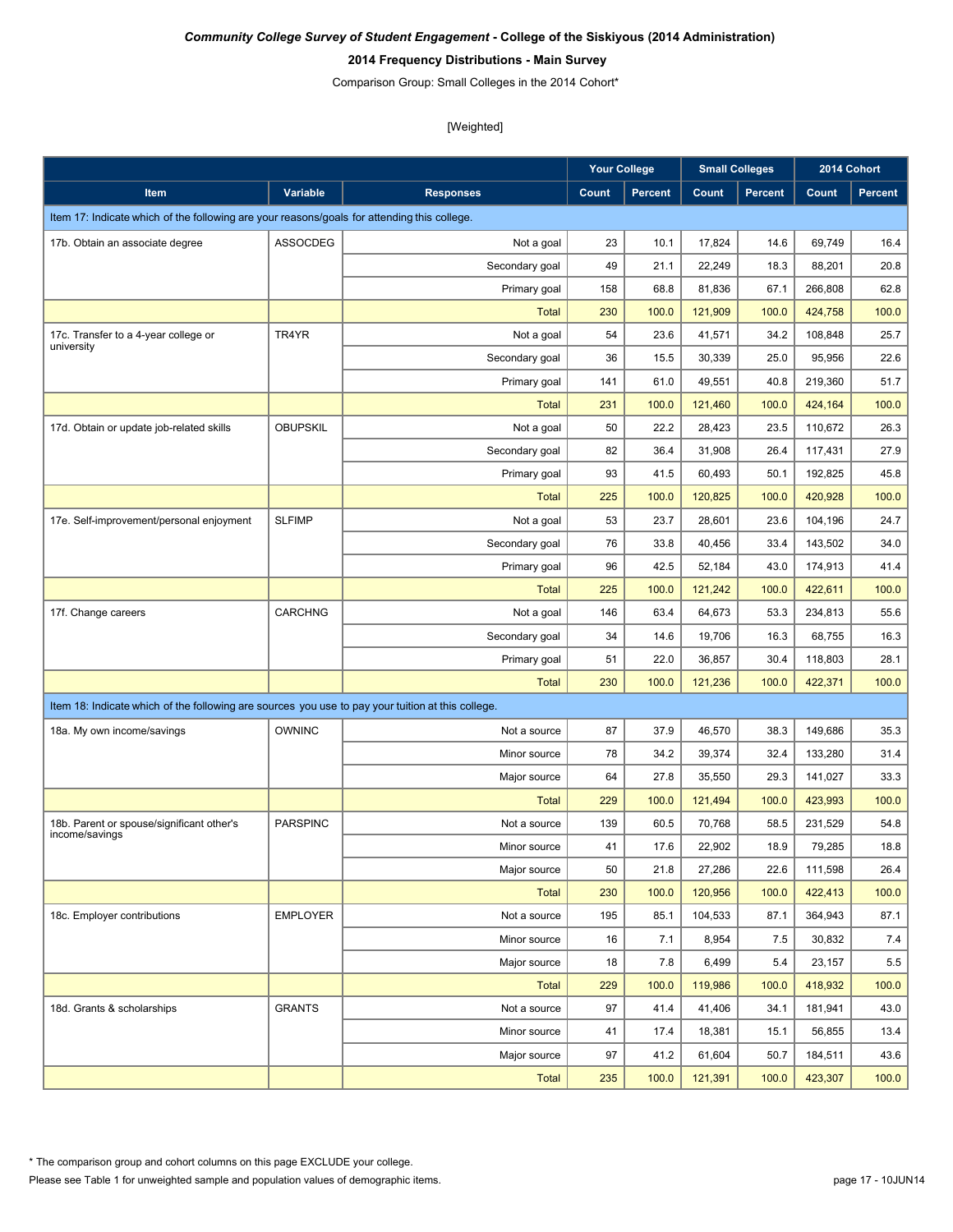### **2014 Frequency Distributions - Main Survey**

Comparison Group: Small Colleges in the 2014 Cohort\*

|                                                                                                   |                 |                                                                                                                                 | <b>Your College</b> |                |              | <b>Small Colleges</b> | 2014 Cohort |                |
|---------------------------------------------------------------------------------------------------|-----------------|---------------------------------------------------------------------------------------------------------------------------------|---------------------|----------------|--------------|-----------------------|-------------|----------------|
| <b>Item</b>                                                                                       | Variable        | <b>Responses</b>                                                                                                                | Count               | <b>Percent</b> | <b>Count</b> | <b>Percent</b>        | Count       | <b>Percent</b> |
| Item 18: Indicate which of the following are sources you use to pay your tuition at this college. |                 |                                                                                                                                 |                     |                |              |                       |             |                |
| 18e. Student loans (bank, etc.)                                                                   | <b>STULOANS</b> | Not a source                                                                                                                    | 162                 | 70.3           | 68,101       | 56.2                  | 271,569     | 64.3           |
|                                                                                                   |                 | Minor source                                                                                                                    | 26                  | 11.3           | 12,620       | 10.4                  | 40,254      | 9.5            |
|                                                                                                   |                 | Major source                                                                                                                    | 42                  | 18.3           | 40,454       | 33.4                  | 110,436     | 26.2           |
|                                                                                                   |                 | <b>Total</b>                                                                                                                    | 230                 | 100.0          | 121,175      | 100.0                 | 422,260     | 100.0          |
| 18f. Public assistance                                                                            | <b>PUBASSIT</b> | Not a source                                                                                                                    | 183                 | 80.2           | 102,514      | 84.9                  | 359.858     | 85.5           |
|                                                                                                   |                 | Minor source                                                                                                                    | 10                  | 4.2            | 7,977        | 6.6                   | 25,768      | 6.1            |
|                                                                                                   |                 | Major source                                                                                                                    | 36                  | 15.6           | 10,232       | 8.5                   | 35,421      | 8.4            |
|                                                                                                   |                 | <b>Total</b>                                                                                                                    | 229                 | 100.0          | 120,723      | 100.0                 | 421,047     | 100.0          |
|                                                                                                   |                 | Item 19: Since high school, which of the following types of schools have you attended other than the one you are now attending? |                     |                |              |                       |             |                |
| 19. Proprietary (private) school or training                                                      | <b>PROPSCH</b>  | No response                                                                                                                     | 220                 | 93.2           | 117,257      | 93.6                  | 408,504     | 93.2           |
| program                                                                                           |                 | Response                                                                                                                        | 16                  | 6.8            | 7,954        | 6.4                   | 30,016      | 6.8            |
|                                                                                                   |                 | Total                                                                                                                           | 236                 | 100.0          | 125,211      | 100.0                 | 438,520     | 100.0          |
| 19. Public vocational-technical school                                                            | <b>VOCTECH</b>  | No response                                                                                                                     | 216                 | 91.5           | 113,451      | 90.6                  | 400,174     | 91.3           |
|                                                                                                   |                 | Response                                                                                                                        | 20                  | 8.5            | 11.760       | 9.4                   | 38.346      | 8.7            |
|                                                                                                   |                 | <b>Total</b>                                                                                                                    | 236                 | 100.0          | 125,211      | 100.0                 | 438,520     | 100.0          |
| 19. Another community or technical college                                                        | <b>COMMCOLL</b> | No response                                                                                                                     | 150                 | 63.5           | 98,471       | 78.6                  | 348,820     | 79.5           |
|                                                                                                   |                 | Response                                                                                                                        | 86                  | 36.5           | 26,740       | 21.4                  | 89,700      | 20.5           |
|                                                                                                   |                 | Total                                                                                                                           | 236                 | 100.0          | 125,211      | 100.0                 | 438.520     | 100.0          |
| 19. 4-year college or university                                                                  | <b>FOURYEAR</b> | No response                                                                                                                     | 216                 | 91.7           | 100,897      | 80.6                  | 349,788     | 79.8           |
|                                                                                                   |                 | Response                                                                                                                        | 20                  | 8.3            | 24,314       | 19.4                  | 88,732      | 20.2           |
|                                                                                                   |                 | <b>Total</b>                                                                                                                    | 236                 | 100.0          | 125,211      | 100.0                 | 438,520     | 100.0          |
| 19. None                                                                                          | <b>NONESC</b>   | No response                                                                                                                     | 111                 | 47.2           | 58,865       | 47.0                  | 207,752     | 47.4           |
|                                                                                                   |                 | Response                                                                                                                        | 125                 | 52.8           | 66,346       | 53.0                  | 230,768     | 52.6           |
|                                                                                                   |                 | Total                                                                                                                           | 236                 | 100.0          | 125.211      | 100.0                 | 438.520     | 100.0          |
| Item 20                                                                                           |                 |                                                                                                                                 |                     |                |              |                       |             |                |
| 20. When do you plan to take classes at this<br>college again?                                    | <b>TAKAGAIN</b> | I will accomplish my goal(s) during this term<br>and will not be returning                                                      | 21                  | 9.1            | 17,543       | 14.3                  | 57,770      | 13.5           |
|                                                                                                   |                 | I have no current plan to return                                                                                                | 8                   | 3.4            | 7,563        | 6.2                   | 22,215      | 5.2            |
|                                                                                                   |                 | Within the next 12 months                                                                                                       | 170                 | 72.1           | 76,532       | 62.3                  | 278,635     | 65.0           |
|                                                                                                   |                 | Uncertain                                                                                                                       | 36                  | 15.4           | 21,216       | 17.3                  | 69,887      | 16.3           |
|                                                                                                   |                 | Total                                                                                                                           | 236                 | 100.0          | 122,855      | 100.0                 | 428,508     | 100.0          |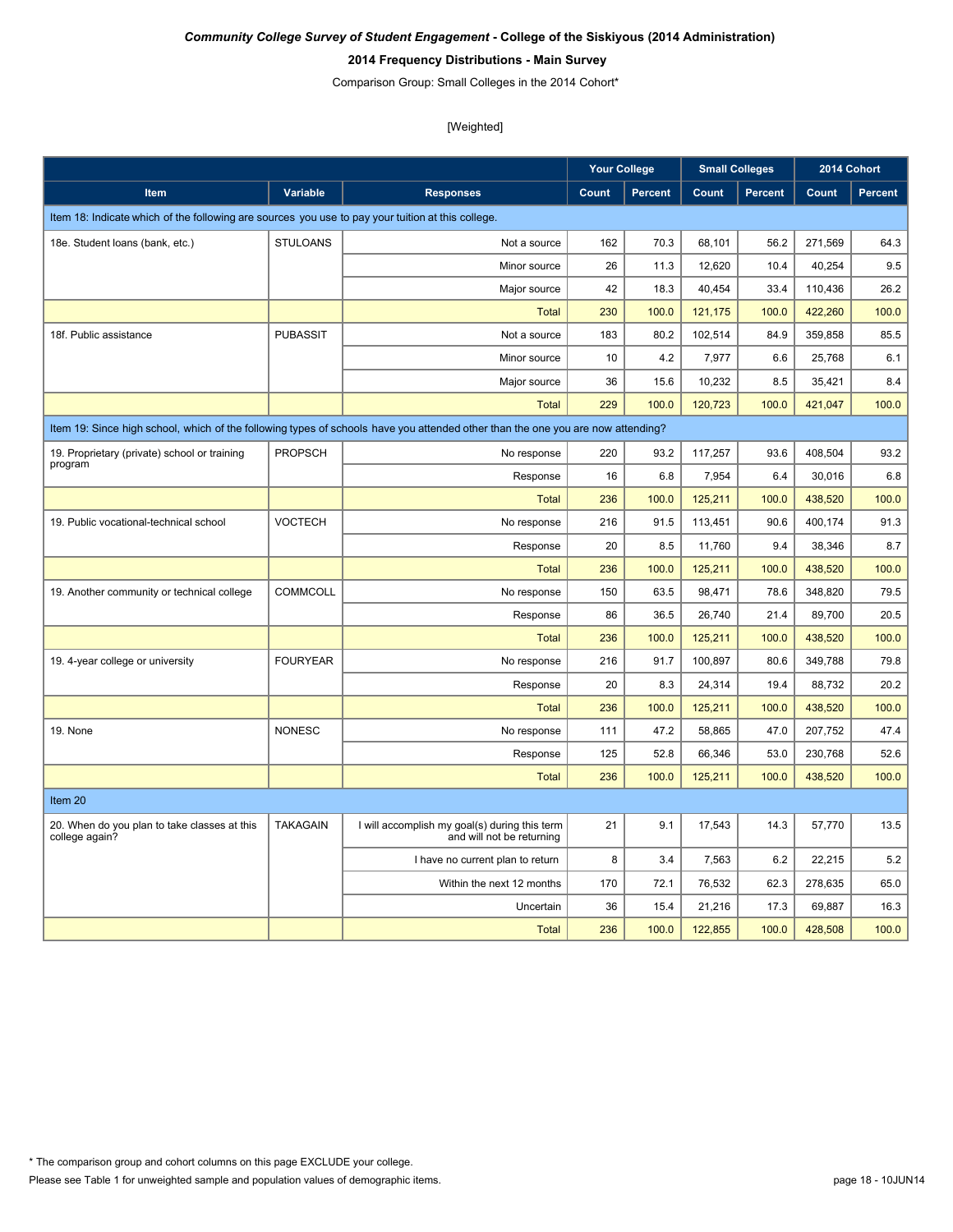# **2014 Frequency Distributions - Main Survey**

Comparison Group: Small Colleges in the 2014 Cohort\*

|                                                                                         |                 |                                    | <b>Your College</b> |                | <b>Small Colleges</b> |                |         | 2014 Cohort |
|-----------------------------------------------------------------------------------------|-----------------|------------------------------------|---------------------|----------------|-----------------------|----------------|---------|-------------|
| Item                                                                                    | Variable        | <b>Responses</b>                   | Count               | <b>Percent</b> | Count                 | <b>Percent</b> | Count   | Percent     |
| Item 21                                                                                 |                 |                                    |                     |                |                       |                |         |             |
| 21. At this college, in what range is your                                              | <b>GPA</b>      | Pass/fail classes only             | 5                   | 2.1            | 825                   | 0.7            | 2,914   | 0.7         |
| overall college grade average?                                                          |                 | Do not have a GPA at this school   | 16                  | 6.8            | 2,014                 | 1.6            | 8,664   | 2.0         |
|                                                                                         |                 | C- or lower                        | 16                  | 6.8            | 2,762                 | 2.3            | 10,609  | 2.5         |
|                                                                                         |                 | C                                  | 5                   | 2.3            | 8,495                 | 6.9            | 30.493  | 7.1         |
|                                                                                         |                 | $B - to C +$                       | 46                  | 19.6           | 23,112                | 18.9           | 82.703  | 19.4        |
|                                                                                         |                 | В                                  | 63                  | 26.7           | 27,333                | 22.3           | 97,676  | 22.9        |
|                                                                                         |                 | $A - to B +$                       | 57                  | 24.0           | 38.089                | 31.1           | 127,483 | 29.9        |
|                                                                                         |                 | Α                                  | 28                  | 11.7           | 19,844                | 16.2           | 66,356  | 15.5        |
|                                                                                         |                 | <b>Total</b>                       | 236                 | 100.0          | 122,473               | 100.0          | 426,897 | 100.0       |
| Item 22                                                                                 |                 |                                    |                     |                |                       |                |         |             |
| 22. When do you most frequently take                                                    | <b>TIMCLASS</b> | Day classes (morning or afternoon) | 183                 | 78.0           | 96,882                | 79.5           | 325,085 | 76.6        |
| classes at this college?                                                                |                 | Evening classes                    | 47                  | 20.0           | 24,523                | 20.1           | 96,754  | 22.8        |
|                                                                                         |                 | Weekend classes                    | 5                   | 2.1            | 409                   | 0.3            | 2,301   | 0.5         |
|                                                                                         |                 | <b>Total</b>                       | 234                 | 100.0          | 121,814               | 100.0          | 424,140 | 100.0       |
| Item 23                                                                                 |                 |                                    |                     |                |                       |                |         |             |
| 23. How many total credit hours have you                                                | <b>TOTCHRS</b>  | None                               | 35                  | 14.9           | 12,556                | 10.3           | 45,982  | 10.8        |
| earned at this college, not counting the<br>courses you are currently taking this term? |                 | 1-14 credits                       | 64                  | 27.2           | 37,132                | 30.4           | 135,672 | 31.8        |
|                                                                                         |                 | 15-29 credits                      | 53                  | 22.5           | 28,388                | 23.2           | 93,972  | 22.0        |
|                                                                                         |                 | 30-44 credits                      | 37                  | 15.6           | 17,290                | 14.1           | 60,858  | 14.3        |
|                                                                                         |                 | 45-60 credits                      | 14                  | 6.1            | 14,081                | 11.5           | 48,818  | 11.4        |
|                                                                                         |                 | Over 60 credits                    | 32                  | 13.7           | 12,753                | 10.4           | 41,125  | 9.6         |
|                                                                                         |                 | <b>Total</b>                       | 236                 | 100.0          | 122,200               | 100.0          | 426,428 | 100.0       |
| Item 24: At what other types of institutions are you taking classes this term?          |                 |                                    |                     |                |                       |                |         |             |
| 24. None                                                                                | <b>OTCLSNON</b> | No response                        | 27                  | 11.6           | 15,167                | 12.1           | 56,015  | 12.8        |
|                                                                                         |                 | Response                           | 209                 | 88.4           | 110,044               | 87.9           | 382,505 | 87.2        |
|                                                                                         |                 | <b>Total</b>                       | 236                 | 100.0          | 125,211               | 100.0          | 438,520 | 100.0       |
| 24. High school                                                                         | <b>OTCLSHS</b>  | No response                        | 226                 | 95.9           | 121,542               | 97.1           | 427,835 | $97.6\,$    |
|                                                                                         |                 | Response                           | 10                  | 4.1            | 3,669                 | 2.9            | 10,685  | 2.4         |
|                                                                                         |                 | <b>Total</b>                       | 236                 | 100.0          | 125,211               | 100.0          | 438,520 | 100.0       |
| 24. Vocational/technical school                                                         | <b>OTCLSVT</b>  | No response                        | 235                 | 99.6           | 123,537               | 98.7           | 433,977 | 99.0        |
|                                                                                         |                 | Response                           | $\mathbf{1}$        | 0.4            | 1,674                 | 1.3            | 4,543   | 1.0         |
|                                                                                         |                 | <b>Total</b>                       | 236                 | 100.0          | 125,211               | 100.0          | 438,520 | 100.0       |
| 24. Another community or technical college                                              | <b>OTCLSCC</b>  | No response                        | 228                 | 96.6           | 122,452               | 97.8           | 426,972 | 97.4        |
|                                                                                         |                 | Response                           | 8                   | 3.4            | 2,759                 | 2.2            | 11,548  | 2.6         |
|                                                                                         |                 | <b>Total</b>                       | 236                 | 100.0          | 125,211               | 100.0          | 438,520 | 100.0       |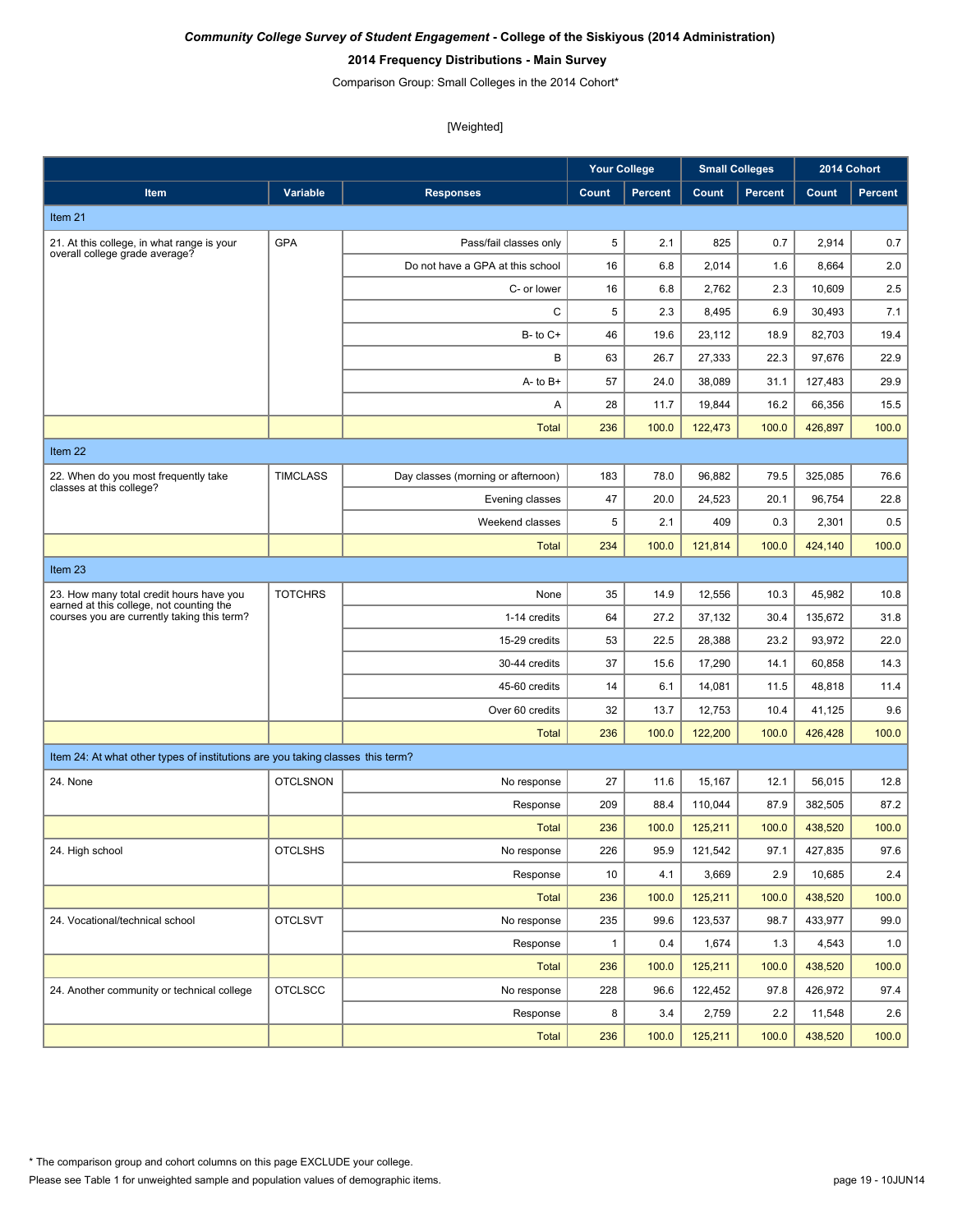### **2014 Frequency Distributions - Main Survey**

Comparison Group: Small Colleges in the 2014 Cohort\*

|                                                                                   |                 |                   | <b>Your College</b>     |                | <b>Small Colleges</b> |         | 2014 Cohort |         |
|-----------------------------------------------------------------------------------|-----------------|-------------------|-------------------------|----------------|-----------------------|---------|-------------|---------|
| Item                                                                              | Variable        | <b>Responses</b>  | Count                   | <b>Percent</b> | Count                 | Percent | Count       | Percent |
| Item 24: At what other types of institutions are you taking classes this term?    |                 |                   |                         |                |                       |         |             |         |
| 24. 4-year college/university                                                     | OTCLS4Y         | No response       | 234                     | 99.0           | 121,729               | 97.2    | 424,435     | 96.8    |
|                                                                                   |                 | Response          | $\overline{\mathbf{c}}$ | 1.0            | 3,482                 | 2.8     | 14,085      | 3.2     |
|                                                                                   |                 | <b>Total</b>      | 236                     | 100.0          | 125,211               | 100.0   | 438,520     | 100.0   |
| 24. Other                                                                         | <b>OTCLASS</b>  | No response       | 229                     | 97.2           | 121,407               | 97.0    | 425,195     | 97.0    |
|                                                                                   |                 | Response          | $\boldsymbol{7}$        | 2.8            | 3,804                 | 3.0     | 13,325      | 3.0     |
|                                                                                   |                 | <b>Total</b>      | 236                     | 100.0          | 125,211               | 100.0   | 438,520     | 100.0   |
| Item 25                                                                           |                 |                   |                         |                |                       |         |             |         |
| 25. How many classes are you presently<br>taking at other institutions?           | <b>OTHINST</b>  | None              | 196                     | 83.3           | 104,157               | 84.5    | 361,409     | 84.1    |
|                                                                                   |                 | 1 class           | 12                      | 5.3            | 3,920                 | 3.2     | 15,030      | 3.5     |
|                                                                                   |                 | 2 classes         | 16                      | 6.8            | 4,570                 | 3.7     | 17,963      | 4.2     |
|                                                                                   |                 | 3 classes         | $\overline{7}$          | 2.8            | 3,898                 | 3.2     | 14,844      | 3.5     |
|                                                                                   |                 | 4 classes or more | 4                       | 1.7            | 6,668                 | 5.4     | 20,470      | 4.8     |
|                                                                                   |                 | <b>Total</b>      | 236                     | 100.0          | 123,213               | 100.0   | 429,717     | 100.0   |
| Item 26                                                                           |                 |                   |                         |                |                       |         |             |         |
| 26. Would you recommend this college to a<br>friend or family member?             | <b>RECOMMEN</b> | Yes               | 224                     | 94.9           | 113,657               | 92.5    | 400,648     | 93.5    |
|                                                                                   |                 | No                | 12                      | 5.1            | 9,272                 | 7.5     | 28,068      | 6.5     |
|                                                                                   |                 | <b>Total</b>      | 236                     | 100.0          | 122,929               | 100.0   | 428,716     | 100.0   |
| Item 27                                                                           |                 |                   |                         |                |                       |         |             |         |
| 27. How would you evaluate your entire<br>educational experience at this college? | <b>ENTIREXP</b> | Poor              | $\mathbf{1}$            | 0.4            | 2,184                 | 1.8     | 7,017       | 1.6     |
|                                                                                   |                 | Fair              | 52                      | 22.1           | 16,398                | 13.3    | 60,218      | 14.0    |
|                                                                                   |                 | Good              | 103                     | 44.1           | 63,473                | 51.5    | 229,540     | 53.4    |
|                                                                                   |                 | Excellent         | 78                      | 33.4           | 41,133                | 33.4    | 132,993     | 30.9    |
|                                                                                   |                 | <b>Total</b>      | 235                     | 100.0          | 123,187               | 100.0   | 429,768     | 100.0   |
| Item 28                                                                           |                 |                   |                         |                |                       |         |             |         |
| 28. Do you have children who live with you?                                       | <b>HAVKID</b>   | Yes               | 71                      | 30.0           | 40,277                | 32.8    | 125,269     | 29.2    |
|                                                                                   |                 | No                | 165                     | 70.0           | 82,702                | 67.2    | 303,638     | 70.8    |
|                                                                                   |                 | Total             | 235                     | 100.0          | 122,978               | 100.0   | 428,907     | 100.0   |
| Item 31                                                                           |                 |                   |                         |                |                       |         |             |         |
| 31. Are you married?                                                              | <b>MARRY</b>    | Yes               | 46                      | 20.2           | 26,297                | 21.4    | 81,489      | 19.0    |
|                                                                                   |                 | No                | 184                     | 79.8           | 96,787                | 78.6    | 347,863     | 81.0    |
|                                                                                   |                 | <b>Total</b>      | 230                     | 100.0          | 123,084               | 100.0   | 429,352     | 100.0   |
| Item 32                                                                           |                 |                   |                         |                |                       |         |             |         |
| 32. Is English your native (first) language?                                      | <b>ENGFIRST</b> | Yes               | 215                     | 91.3           | 113,620               | 92.2    | 365,964     | 85.2    |
|                                                                                   |                 | No                | 21                      | 8.7            | 9,572                 | 7.8     | 63,625      | 14.8    |
|                                                                                   |                 | <b>Total</b>      | 236                     | 100.0          | 123,192               | 100.0   | 429,588     | 100.0   |